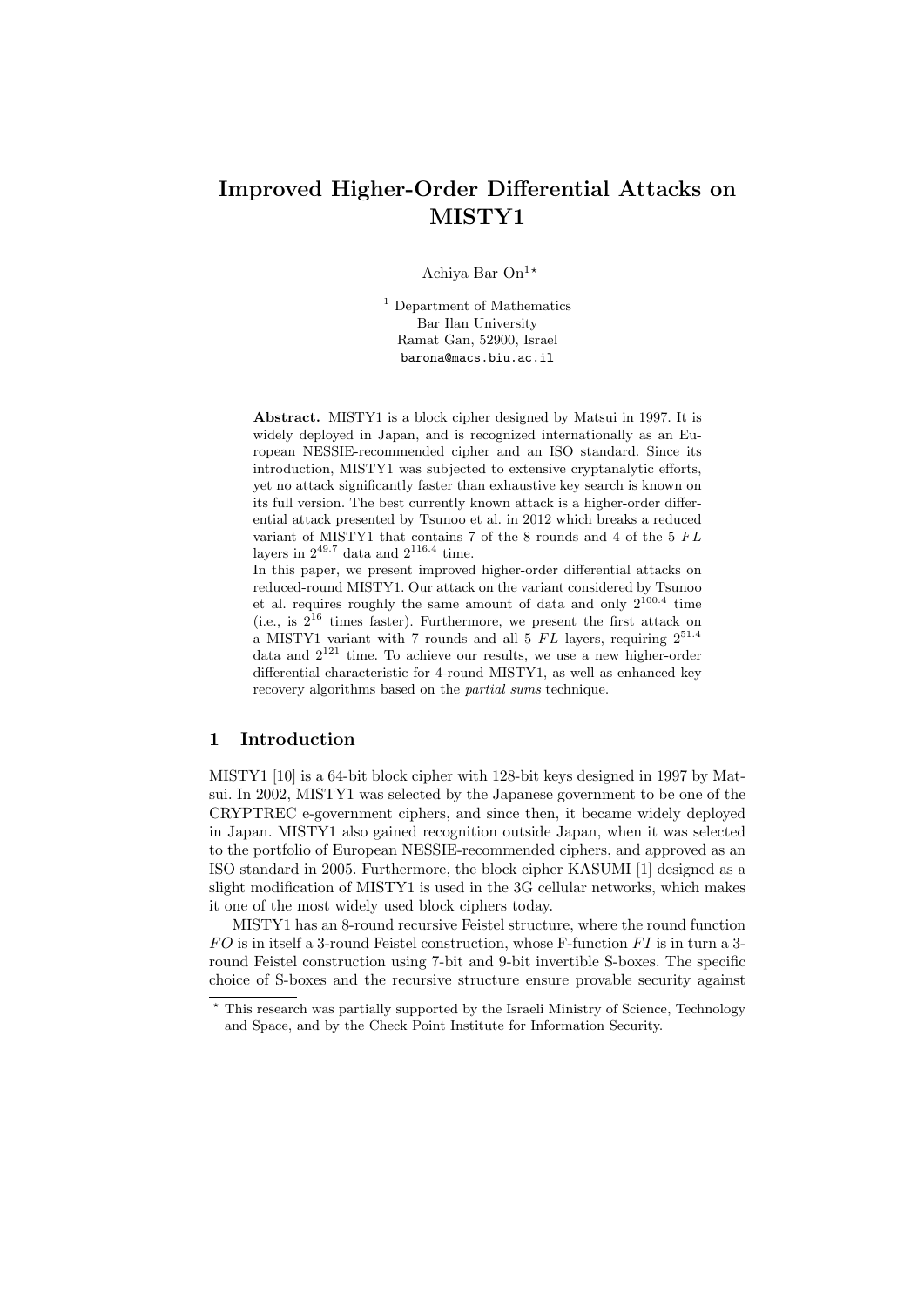differential and linear cryptanalysis. In order to thwart other types of attacks, after every two rounds an  $FL$  function is applied to each of the two halves independently. The  $FL$  functions are key-dependent linear functions which play the role of whitening layers.

Since its introduction, MISTY1 was subjected to extensive cryptanalytic efforts using a variety of techniques, which resulted in numerous attacks on its reduced variants. The best currently known attacks are the following:

- A higher-order differential (HOD) attack on 6-round MISTY1 with 4 of the  $5$  FL layers, with a semi-practical complexity of  $2^{49.4}$  chosen plaintexts and time [13].
- An impossible differential attack on 7-round MISTY1 with  $3 FL$  layers, that requires  $2^{58}$  known plaintexts and  $2^{124.4}$  time [5].
- $-$  A zero-correlation linear attack on 7-round MISTY1 with 4  $FL$  layers, that requires  $2^{62.9}$  known plaintexts and  $2^{118}$  time [15].
- $-$  A HOD attack on 7-round MISTY1 with 4 of the 5  $FL$  layers, that requires  $2^{49.7}$  chosen plaintexts and  $2^{116.4}$  encryptions [13].
- A related-key differential attack on the full MISTY1, that requires  $2^{61}$  chosen ciphertexts and  $2^{90.9}$  encryptions, and applies under a weak key class assumption [9].
- A meet-in-the-middle attack which allows to speed up exhaustive key search on the full MISTY1 [6] by a factor of between 2 and 4.

Examination of the best currently known attacks on MISTY1 suggests that up to date, the technique that provided the strongest results against reducedround MISTY1 is the higher-order differential attack. In this paper, we examine the currently known HOD attacks on MISTY1 thoroughly and show that they can be improved, both in the exact characteristic used for the attack and in the key-recovery algorithm. The results we obtain are the following:

- 1. The 44-order differential characteristic for 4-round MISTY1 introduced and deployed in [13] can be replaced by more efficient 43-order differentials. This allows to reduce the data and time complexities of the attacks of [13] on 6-round MISTY1 from  $2^{49.4}$  to  $2^{47}$ . As we explain in Section 4, the order of the differential cannot be reduced further unless an entirely different characteristic is introduced.
- 2. The time complexity of the attack of [13] on 7-round MISTY1 can be reduced by a factor of  $2^{16}$  by using the *partial sums* technique [4], along with optimizations exploiting the exact structure of MISTY1.
- 3. Despite the fact that 7-round MISTY1 with all  $5 FL$  layers uses 64 additional subkey bits (compared to the variant attacked in [13]), we can break this variant in data  $2^{51.4}$  and time  $2^{121}$  using a complex key-recovery procedure based on the partial sums technique.

The latter result is the first known attack on 7-round MISTY1 with all  $5$   $FL$ functions present. A comparison of our attacks with the best previously known attacks on reduced-round MISTY1 is presented in Table 1.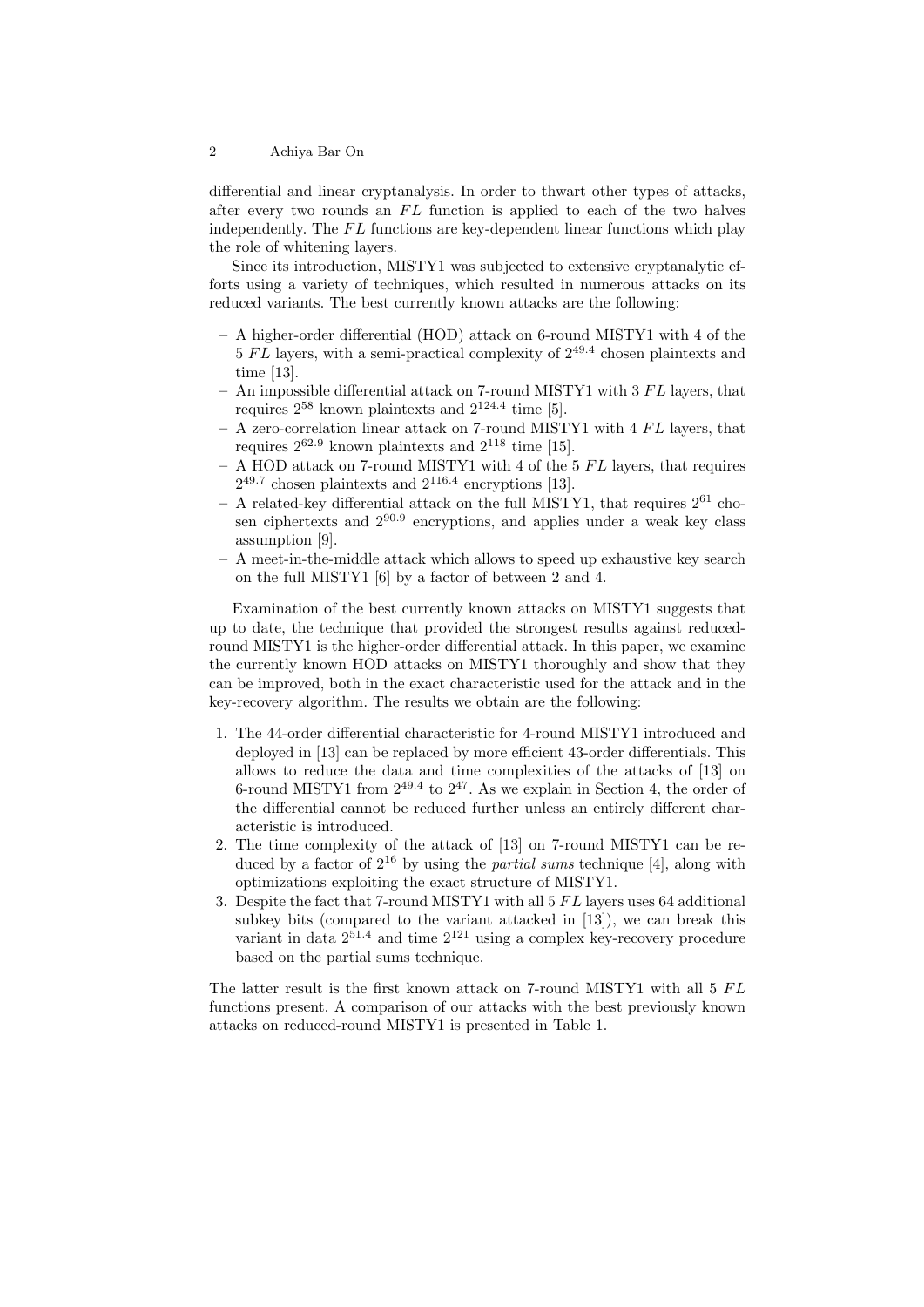The paper is organized as follows. In Section 2 we describe the structure of MISTY1 and introduce some notations that will be used throughout the paper. Since our attack is based heavily on the HOD attacks of [14, 13], we describe these attacks briefly in Section 3. Our improved attack on 6-round MISTY1 is presented in Section 4. The attacks on 7-round MISTY1 with 4 and 5  $FL$ layers are presented in Sections 5 and 6, respectively. Finally, in Section 7 we summarize the paper.

| FO<br>rounds | FL layers | Data<br>complexity | Time<br>complexity | Type                   |
|--------------|-----------|--------------------|--------------------|------------------------|
| 6            | 4         | $2^{49.4}$         | $2^{49.4}$         | $HOD$ attack [13]      |
| 6            | 4         | $2^{47}$           | $2^{47}$           | HOD attack (Section 4) |
| 7            | 3         | $2^{58}$ KP        | $2^{124.4}$        | ID attack $[5]$        |
| 7            | 4         | $2^{62.9}$ KP      | $2^{118}$          | MZC attack [15]        |
|              | 4         | $2^{49.7}$         | $2^{116.4}$        | HOD attack [13]        |
| 7            | 4         | $2^{50.1}$         | $2^{100.4}$        | HOD attack (Section 5) |
|              | 5         | 251.45             | $2^{121}$          | HOD attack (Section 6) |

Table 1: Summary of the best known single-key attacks on MISTY1

ID attack: Impossible Differential attack

HOD attack: Higher Order Differential attack MZC attack: Multi-Dimensional Zero Correlation attack

### 2 Brief Description of MISTY1

MISTY1 is an 8-round Feistel construction, where the round function,  $FO$ , is in itself a variant of a 3-round Feistel construction, defined as follows. The input to  $FO$  is divided into two halves. The left one is XORed with a subkey, enters a keyed permutation  $FI$ , and the output is XORed with the right half. After the XOR, the two halves are swapped, and the same process (including the swap) is repeated two more times. After that, an additional swap and an XOR of the left half with a subkey is performed (see Figure 1).

The  $FI$  function in itself also has a Feistel-like structure. Its 16-bit input is divided into two unequal parts – one of 9 bits, and the second of 7 bits. The left part (which contains 9 bits) enters an S-box, S9, and the output is XORed with the right 7-bit part (after padding the 7-bit value with two zeroes as the most significant bits). The two parts are swapped, the 7-bit part enters a different Sbox, S7, and the output is XORed with 7 bits out of the 9 of the right part. The two parts are then XORed with a subkey, and swapped again. The 9-bit value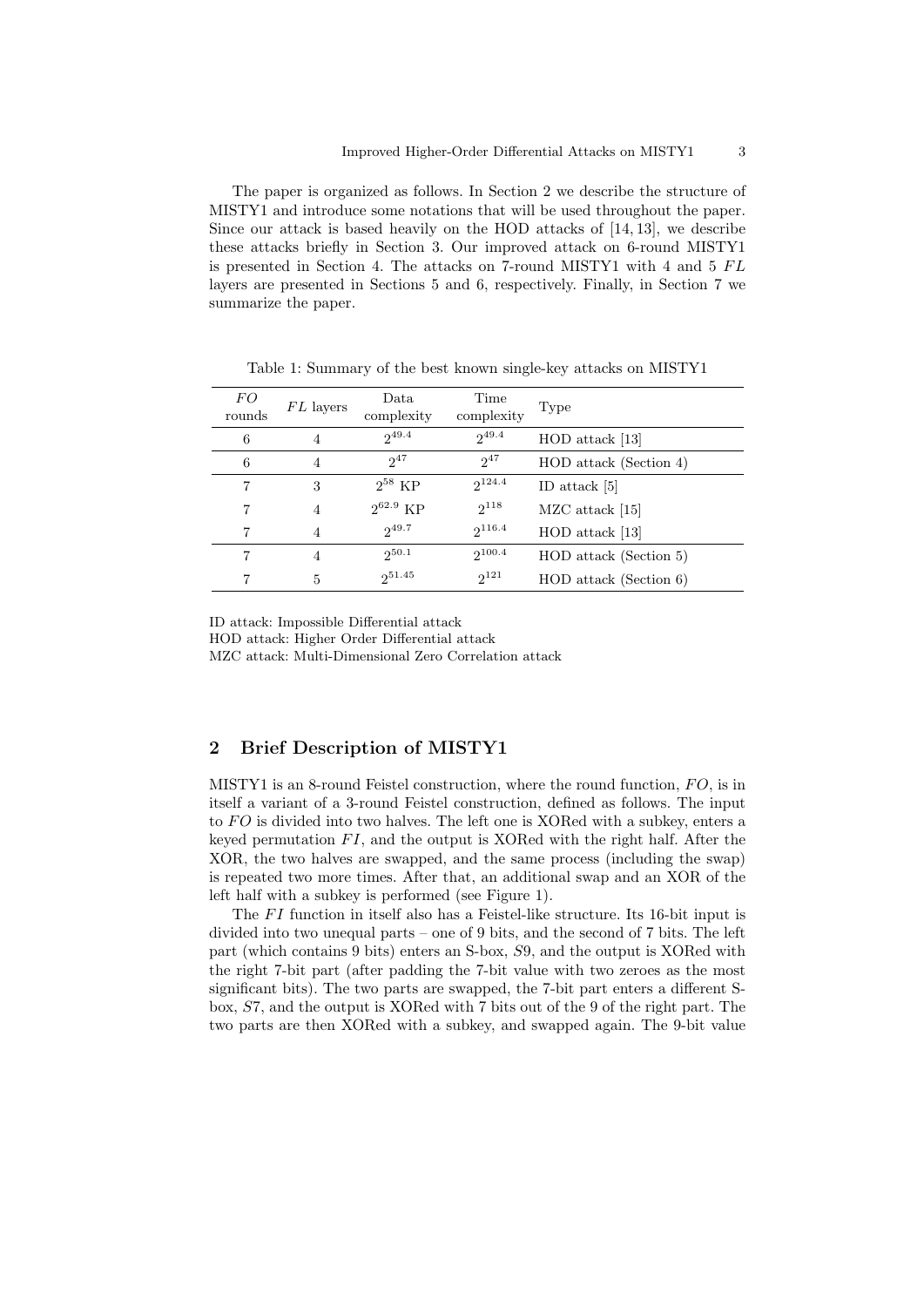

 ${\cal FL}$  function

Fig. 1: Outline of MISTY1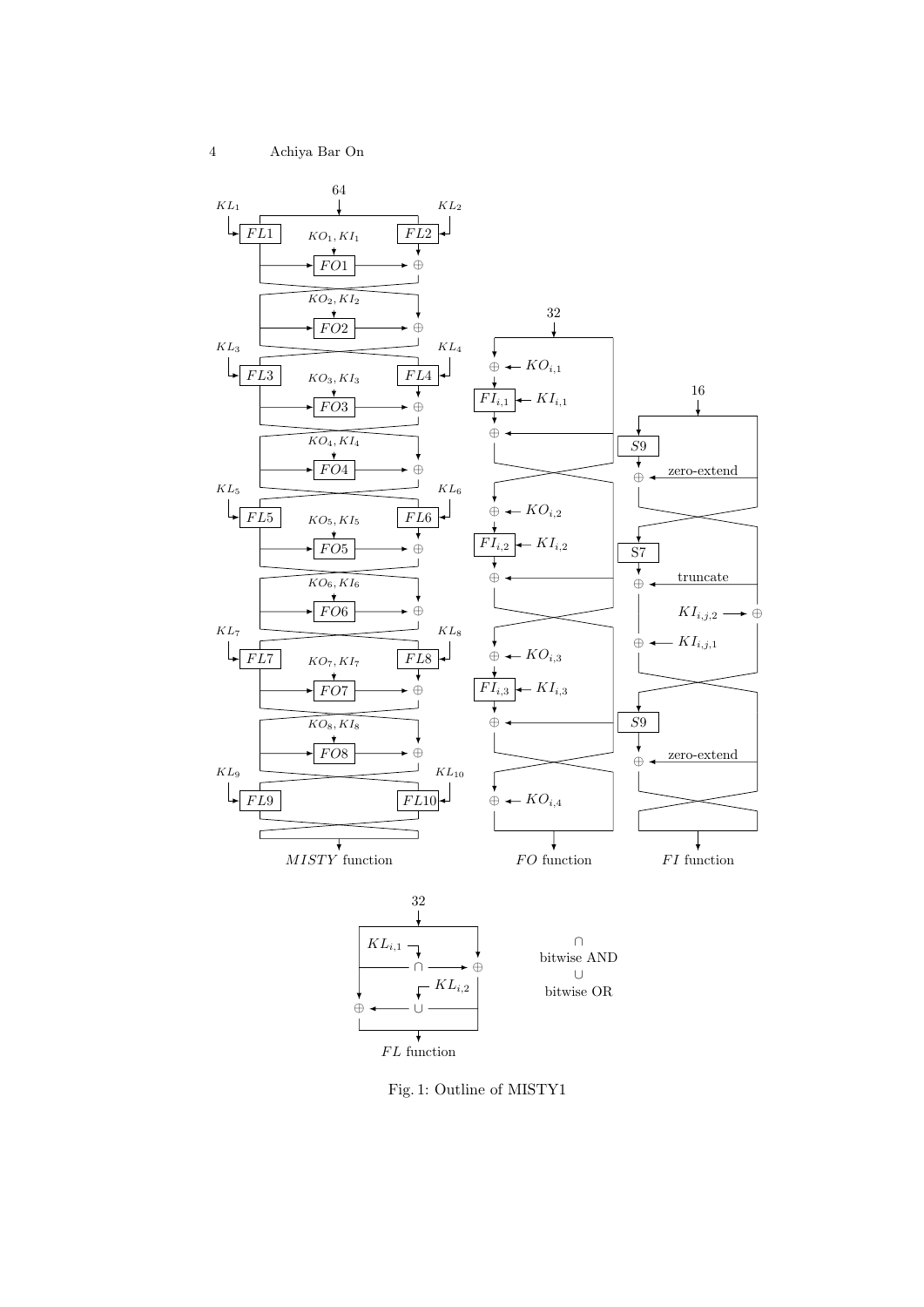again enters S9, and the output is XORed with the 7-bit part (after padding). The two parts are then swapped for the last time.

Every two rounds, starting before the first one, each of the two 32-bit halves enters an  $FL$  layer. The  $FL$  layer is a simple linear transformation. Its input is divided into two halves of 16 bits each, the AND of the left half with a subkey is XORed to the right half, and the OR of the updated right half with another subkey is XORed to the left half. We outline the structure of MISTY1 and its parts in Figure 1.

The key schedule of MISTY1 takes the 128-bit key, and treats it as eight 16-bit words  $K_1, K_2, \ldots, K_8$ . From this sequence of words, another sequence of eight 16-bit words is generated, according to the rule  $K_i' = FI_{K_{i+1}}(K_i)$ .

In each round, seven words are used as the round subkey, and each of the  $FL$ functions accepts two subkey words. We give the exact key schedule of MISTY1 in Table 2.

|  |  |  |  | $\left  K O_{i,1} \right  K O_{i,2} \left  K O_{i,3} \right  K O_{i,4} \left  K I_{i,1} \right  K I_{i,2} \left  K I_{i,3} \right  \qquad K L_{i,1}$ | $KL_{i,2}$                                                                                                                                                                                                                                                                 |
|--|--|--|--|------------------------------------------------------------------------------------------------------------------------------------------------------|----------------------------------------------------------------------------------------------------------------------------------------------------------------------------------------------------------------------------------------------------------------------------|
|  |  |  |  |                                                                                                                                                      | $K_i \left  K_{i+2} \right  K_{i+7} \left  K_{i+4} \right  K'_{i+5} \left  K'_{i+1} \right  K'_{i+3} \left  K'_{i+3} \right  \frac{K_{\frac{i+1}{2}}}{K_{\frac{i}{2}+2}^{\frac{1}{2}}} (\text{odd } i) \left  K_{\frac{i+1}{2}+6}^{\frac{1}{2}+6} (\text{odd } i) \right $ |
|  |  |  |  |                                                                                                                                                      |                                                                                                                                                                                                                                                                            |

Table 2: The Key Schedule of MISTY1

#### 2.1 Notations Used in the Paper

Throughout the paper, we use the following notations for intermediate values during the MISTY1 encryption process.

- The plaintext and the ciphertext are denoted, as usual, by P and  $C = E(P)$ .
- The input of the *i*'th round  $(1 \leq i \leq 8)$  is denoted by  $X_i$ . If we want to emphasize that the intermediate value corresponds to the plaintext  $P$ , we denote it by  $X_i(P)$ .
- $-$  For odd rounds, we denote by  $X_i'$  the intermediate value after application of the  $FL$  functions.
- The output of the FO function of round i is denoted  $Out_i$ .
- For any intermediate value Z,  $Z[k-l]$  denotes bits from k to l (inclusive) of Z.
- For any intermediate value  $Z$ , the right and left halves of  $Z$  are denoted by  $Z_R$  and  $Z_L$ , respectively.

### 3 Brief Description of the HOD attacks of Tsunoo et al. [14, 13] on Reduced-Round MISTY1

In this section we present a brief description of the attacks of Tsunoo et al. [14, 13], that serve as the basis for our results.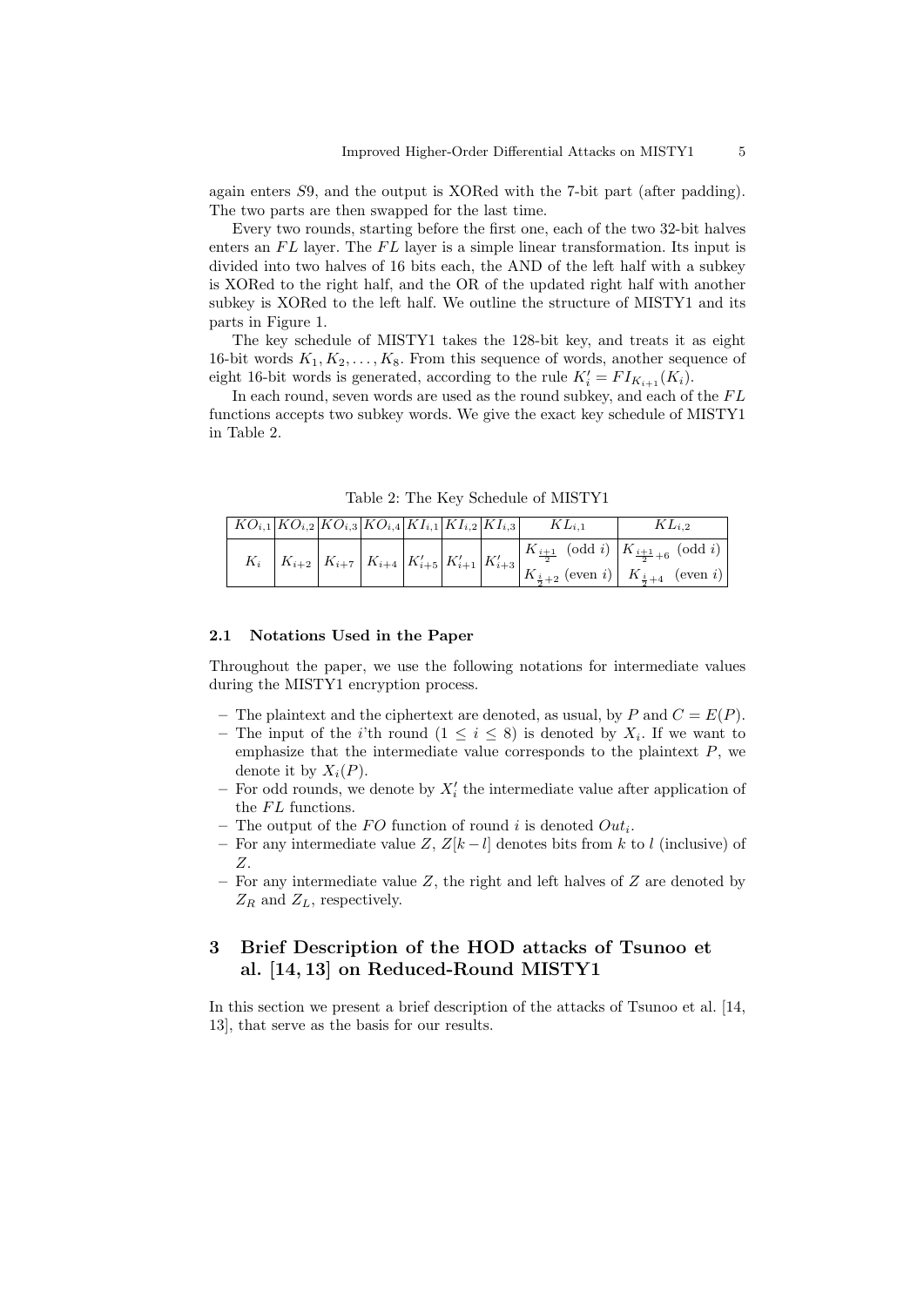#### 3.1 General Outline of the Attack

The higher order differential attack was presented by Knudsen [7] in 1994 (see also [8]). The basic idea behind the attack is as follows.

Let  $f: \{0,1\}^n \rightarrow \{0,1\}$  be a Boolean function. Suppose that the degree of  $f$ (as a multivariate polynomial) is  $d$  and that  $V \subseteq \{0,1\}^n$  is a vector subspace of dimension  $k$ . Then it is easy to show that Equation  $(1)$  holds, independently of  $\hat{x}$ .

$$
\bigoplus_{y \in V} f(x \oplus y) = \begin{cases} \text{const} & \text{if } k = d \\ 0 & \text{if } k > d. \end{cases}
$$
 (1)

Suppose now that for some block cipher  $E$ , the mapping from the plaintext to a single bit in some intermediate state, that is,  $X_i[j]$ , can be represented by a (key-dependent) Boolean function  $f_K$  of a low degree. Then by Equation (1), we have

$$
\bigoplus_{y \in V} X_i[j](x \oplus y) = \begin{cases} \text{const}(K) & \text{if } k = d \\ 0 & \text{if } k > d. \end{cases}
$$
 (2)

Note that  $\text{const}(K)$  depends only on K and not on the choices of x and V. Equation (2) can be used to mount the following attack on E. Denote by  $E_1^{-1}$ the Boolean function that represents the mapping from the ciphertext of  $E$  to the intermediate state bit  $X_i[j]$ . Then Equation (2) can be rewritten as

$$
\bigoplus_{y \in V} E_1^{-1}(E(x \oplus y)) = \begin{cases} \text{const}(K) & \text{if } k = d \\ 0 & \text{if } k > d. \end{cases} \tag{3}
$$

The adversary asks for the encryption of several structures of plaintexts of the form  $\{x \oplus y | y \in V\}$ , where x is arbitrary and V is an arbitrary vector subspace of degree d, partially decrypts the corresponding ciphertexts (by guessing the key material used in  $E_1^{-1}$ ), and checks whether Equation (3) holds. The dimension d of V is called the order of the differential.

As guessing the key material used in  $E_1^{-1}$  may be very time consuming, various other techniques are used to approach Equation (3). The technique used in [14, 13] is linearization, which allows to exploit the low algebraic degree of a single MISTY1 round.

In the linearization method, we first express  $X_i[j]$  as a multivariate polynomial  $f'(C, K)$  in the ciphertext bits and the key bits, where ciphertext bits are treated as constants and key bits are treated as variables. This transforms Equation (3) into a polynomial equation in the key bits. Then, we linearize the equation by replacing each non-linear expression in the key bits (e.g.,  $k_1 \cdot k_2$ ) with a new variable. In such a way, Equation (3) for each structure of plaintexts contributes a linear equation, where the total amount  $m$  of variables is the number of non-linear terms in  $f'$ . If the equations we obtain are independent (which is usually the case), m equations are sufficient for obtaining a unique solution. Every extra equation can be used as a filtering condition. Hence, if the amount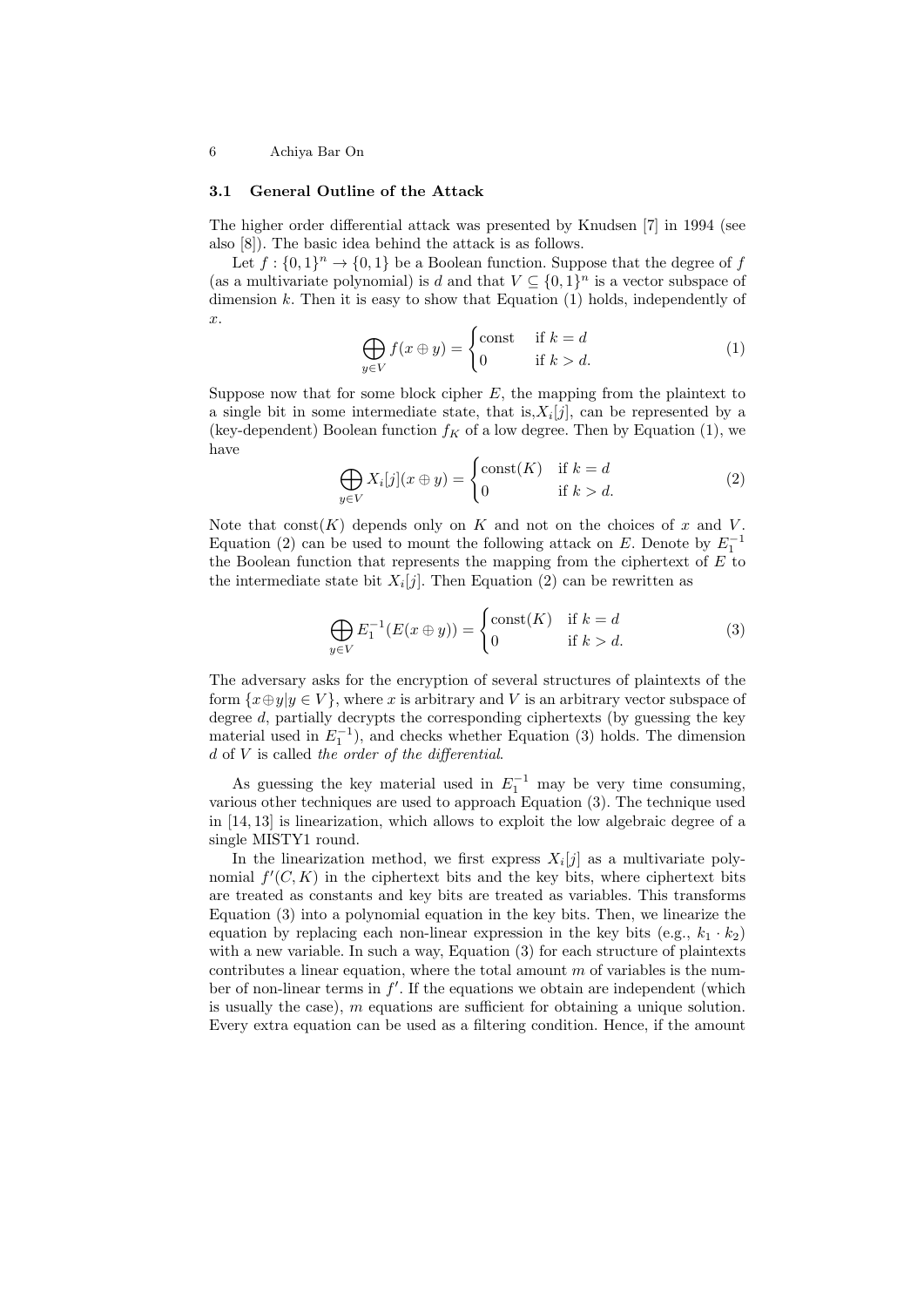of key bits used in  $E_1^{-1}$  is s, then  $m + s$  structures are sufficient for determining all of them.

In summary, the HOD attack of [14, 13] on MISTY1 consists of three stages. The first stage is detecting a HOD of order as small as possible that "predicts" a bit as close as possible to the ciphertext. The second stage is to create a system of linear equations by linearization of the corresponding function  $E_1^{-1}$ . The third stage is solving the equation system.

Before presenting the three stages in some more detail, we introduce a notation that will be used throughout the paper to describe higher-order differentials of MISTY1.

Consider a partial encryption of MISTY1, which starts at the state  $X_i$  and ends at the state  $X_k$ , where we are interested only in the bits  $X_k[\ell - m]$ . Denote this encryption function by  $E'_K: X_j \to X_k[\ell-m]$ . We denote by  $V^{(d)}_{X_j[i_1,...i_d]}X_k[\ell-m]$ m the d'th order differential that starts in  $X_j$ , where  $V = span\{e_{i_1}, \ldots e_{i_d}\}$  is the vector subspace of  $\{0,1\}^{64}$  spanned by the unit vectors  $e_{i_1}, \ldots e_{i_d}$ . In other words,

$$
V_{X_j[i_1,\ldots i_d]}^{(d)} X_k[\ell - m] = \bigoplus_{y \in span\{e_{i_1},\ldots e_{i_n}\}} E_K'(x \oplus y).
$$

#### 3.2 A 44'th order differential for 4-round MISTY1

The 44'th order differential of 4-round MISTY1 found in [13] is a culmination of a series of observations.

The basic observation is a 7'th order differential of 3-round MISTY1 without  $FL$  functions discovered by Babbage and Frisch  $[2]$ .

Theorem 1. For any three consecutive rounds of MISTY1 without FL functions, the equation

$$
V_{X_i[0-6]}^{(7)}X_{i+3}[57-63] = 0x6d
$$

holds, independently of the (fixed) value of the key and of the (constant) value  $of X_i[7-63].$ 

As noted in [2], the theorem fails for MISTY1 with  $FL$  layers. In order to overcome this obstacle, Tsunoo et al. [14] suggested the notion of neighbor bit positions.

**Definition 2.** For any intermediate state  $Z$  of MISTY1, the *neighbor* of the bit position  $Z[i]$  is the bit position  $Z[i+16]$ .

Tsunoo et al. showed that when we accompany each bit position in the 7'th order differential with its neighbor position, the resulting differential can bypass the  $FL$  layers.

**Theorem 3.** For any three consecutive rounds of MISTY1 with FL functions that start at an even round  $2j$ , the equation

$$
V_{X_{2j}[0-6,16-22]}^{(14)}X_{2j+3}'[57-63]=0
$$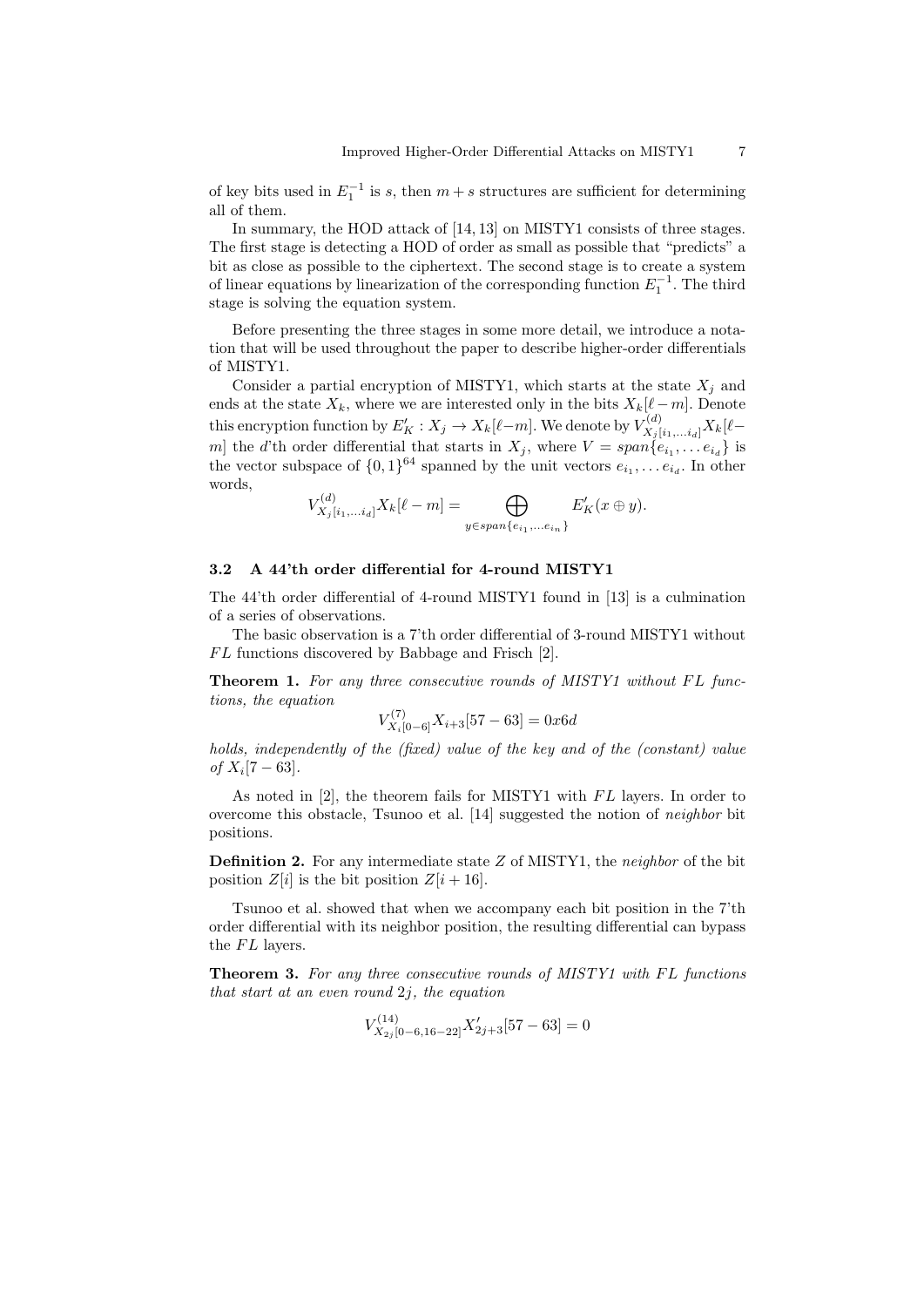holds, independently of the (fixed) value of the key and of the (constant) value  $of X_{2j} [7 - 15, 23 - 63].$ 

Due to the Feistel structure of MISTY1, the 3-round 14'th order differential can be extended to a 4-round 46'th order differential by taking all the  $2^{32}$  possible values in the previous round. We obtain:

**Theorem 4.** For any four consecutive rounds of MISTY1 with FL functions that start at an odd round  $2j + 1$ , the equation

$$
V_{X_{2j+1}[0-31,32-38,48-54]}^{(46)}X_{2j+5}'[57-63]=0
$$

holds, independently of the (fixed) value of the key and of the (constant) value of  $X_{2j+1}[39 - 47, 55 - 63]$ .

The 7'th, 14'th and 46'th order differentials are illustrated in Fig 2. The proof of the theorems can be found in [2, 14].

The last observation, made by Tsunoo et al. in [13], is that each of the 14'th order differentials for 3-round MISTY1 presented above contains 28 12'th order differentials that also can be shown to sum up to zero (due to a non-maximal algebraic degree of the underlying function). These are all possible differentials obtained by taking any six of the 7 bits  $X_{2i}$  [0 – 6], along with their neighbors. As some of these 12'th order differentials are linearly dependent, it turns out that only 22 of them can be used in parallel.

The observation of Tsunoo et al. in [13] allows to reduce the data and time complexities of the HOD attacks based on the 46'th round differential of 4 round MISTY1 by a factor of 22. Indeed, while in the previous attacks, each data structure of  $2^{46}$  plaintexts contributes a single linear equation, Tsunoo et al.'s observation allows to use it to obtain 22 linearly independent equations (each coming from an extension by one round of a 12'th order differential). This obviously reduces the data complexity by a factor of 22, and if partial encryption/decryption of all the data is the most time consuming operation in the attack (as is the case for the attacks of [14], as we shall see below), the time complexity of the attacks is reduced by the same factor.

Given the progress in the size of HODs from paper to paper, it seems reasonable to check whether the differential can be improved yet another time by dividing the basic 12'th order differential to smaller ones. In this paper, we show that the answer is positive, to some extent. Namely, we show that when considering MISTY1 without  $FL$  functions, the 12'th order differential can be divided into several 11'th order differentials. While these differentials do not hold for MISTY1 with  $FL$  functions, we show that they can be applied in a more sophisticated way, and result in a reduction in the data and time complexities of the attacks on 6-round MISTY1 by a factor of 5. As far as we checked, our results cannot be pushed further, in the sense that no other sub-differential of the 12'th order differential of  $[14]$  sums up to zero, even for 3-round MISTY1 without  $FL$ functions.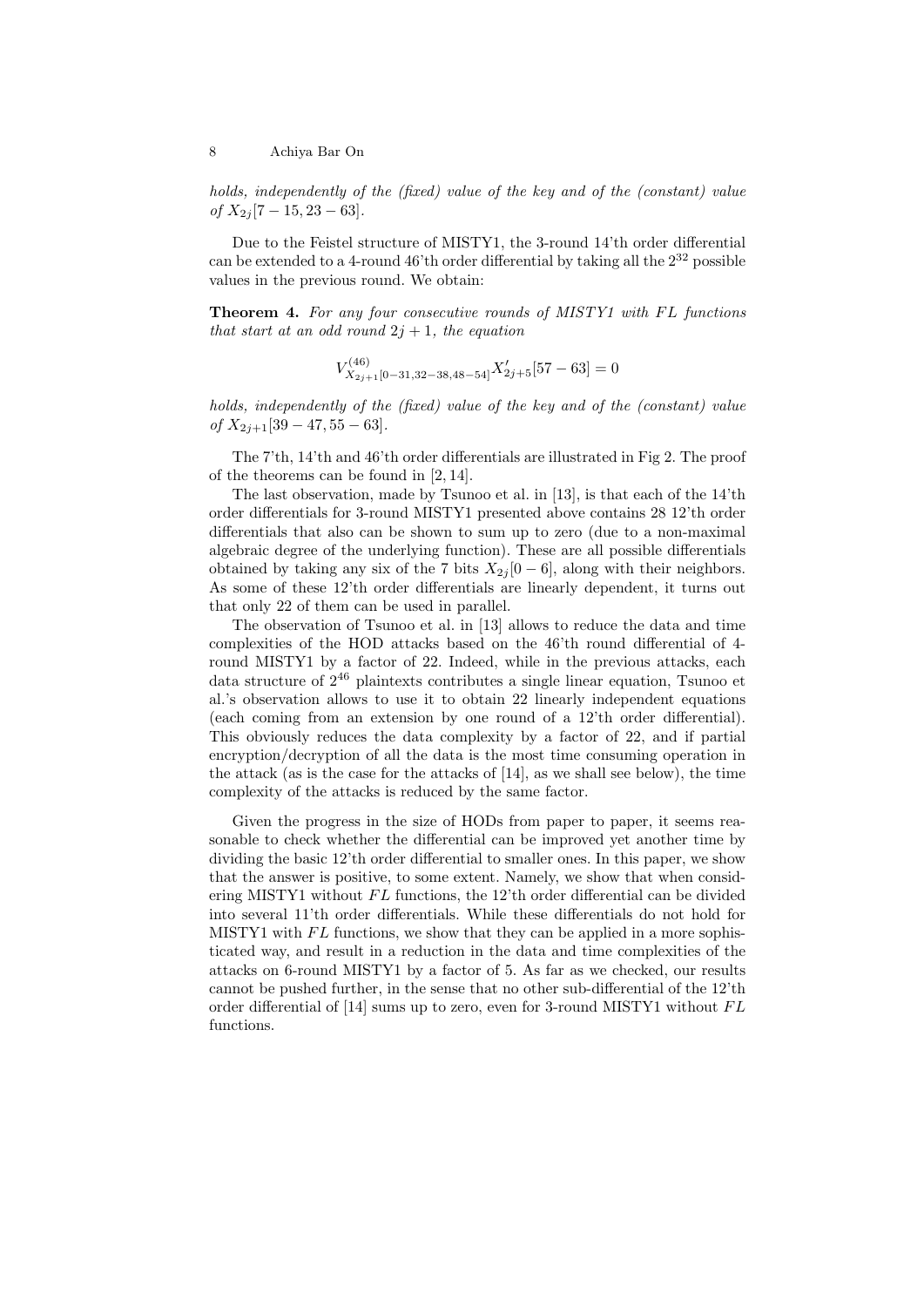

The form  $(*,*,*,*)$  represents division of a 32-bit state into sets of  $(9,7,9,7)$  bits. The  $x$ 's denote bit positions that are active in the differential. The  $c$ 's denote "constant" bits. In Figure 2a, the symbol  $c_i$ , for  $1 \leq i \leq 2^{32}$ , denotes a 32-bit value that is constant for each sub-structure of size  $2^{14}$ .

Fig. 2: Higher order differentials in MISTY1

### 3.3 HOD attacks on 6-round and 7-round MISTY1

The attack of Tsunoo et al. [14] on 6-round MISTY1 uses the 46'th order differential illustrated in Figure 2a. The equation given by the differential is  $V_{P[0-31,32-38,48-54]}^{(46)} X_5[57-63] = 0.$  In order to bypass the layer  $FL5$ , we note that if one of the bits in  $KL_{5,2}[9-15]$  is equal to 1, say  $KL_{5,2}[15] = 1$ , then by the structure of  $FL$ , we obtain  $V_{P[0-31,32-38,48-54]}^{(46)} X_5'[63] = 0$ , and similarly for the other bits. Since for a vast majority of the keys, at least one bit of  $KL_{5,2}[9-15]$ equals 1, we can repeat the attack 7 times, each time assuming that one of the bits equals 1, so that with an overwhelming probability the attack will succeed in one of the times.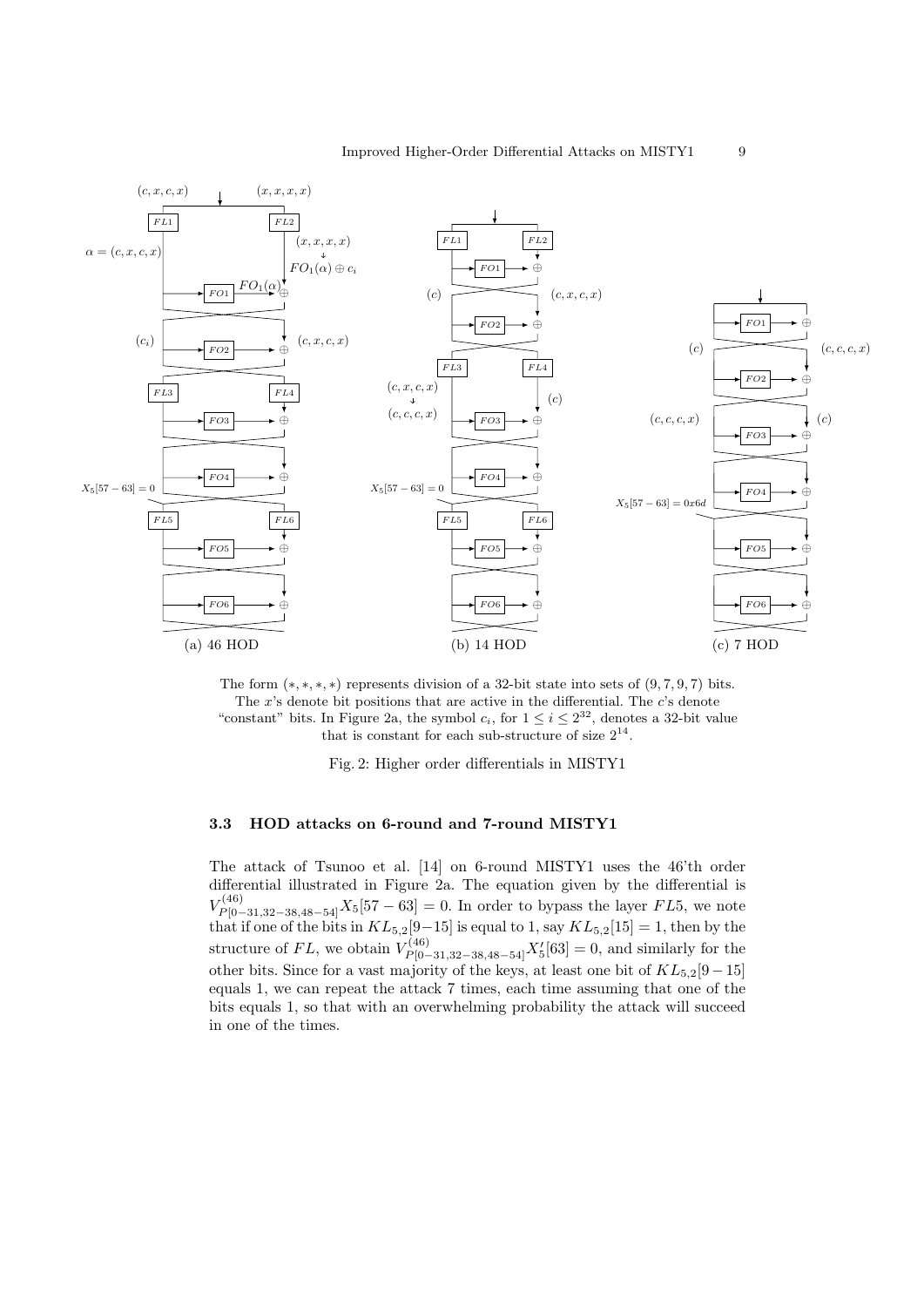Assume, w.l.o.g., that  $KL_{5,2}[15] = 1$ , and hence, we have the equation  $V_{P[0-31,32-38,48-54]}^{(46)}X_5'[63] = 0$ . By the Feistel structure, it follows that  $V_{P[0-31,32-38,48-54]}^{(46)} X_6[31] = 0.$  Note that  $X_6[31] = FL7^{-1}(C)[63] \oplus Out_6[31]$ . Since  $FL7^{-1}$  acts as 16 parallel applications of a function from two bits to two bits,  $FL7^{-1}(C)[63]$  for all ciphertexts can be computed easily given a guess of two key bits. Hence, all we need to do in order to check whether the differential is satisfied is to compute

> $\Delta$  $y \in span\{e_0, e_1, ..., e_{38}, e_{48}, ..., e_{54}\}$  $Out_6[31](x \oplus y).$

It turns out that when we represent the bit  $Out_6[31]$  as a function of  $X_{6L}$ , its degree as a multilinear polynomial is only 3, and moreover, many of the possible second and third degree terms do not appear. As a result, after the linearization of this function we obtain only  $189$  variables.<sup>1</sup> Hence,  $220$  linear equations are sufficient to filter out all wrong suggestions of the subkey used in round 6. As each structure of size  $2^{46}$  contributes 22 equations as described above, 10 structures, or  $2^{49.4}$  chosen plaintexts are sufficient for the attack.

The time complexity of solving the equations (in all 7 attack attempts together) is at most  $7.220^3 = 2^{26.2}$  operations. As for the time required for creating the linear equation, the most naive way is to consider the ciphertexts one by one and check the contribution of each ciphertext to the equations. Even in this way, the time complexity of the attack is dominated by encrypting the plaintexts. (As we show in Section 4, this part can be performed very efficiently using the partial sums technique). Hence, the attack requires  $2^{49.4}$  chosen plaintexts and its time complexity is 2<sup>49</sup>.<sup>4</sup> encryptions.

The attack of Tsunoo et al.  $[14]$  on 7-round MISTY1 without the last  $FL$ layer is an easy extension of the 6-round attack. Most naively, one guesses all key material used in round 7, peels off the 7th round and applies the 6-round attack. As shown in [14], it is sufficient to guess 75 of the 96 key bits used in round 7, as the remaining key bits can be absorbed into the linear equations, at the price of slightly increasing the number of variables. In total, the data complexity is increased to  $2^{49.7}$  chosen plaintexts, and the time complexity is  $2^{49.4} \cdot 2^{75} = 2^{116.4}$  encryptions.

# 4 Improved Attack on 6-round MISTY1 Using a 43'th Order Differential

In this section we show that the attack of Tsunoo et al. on 6-round MISTY1 can be improved by a factor of 5 in the data and time complexities, by using an improved higher-order differential, along with a refined key recovery technique.

<sup>&</sup>lt;sup>1</sup> It should be noted that the number of variables depends on the exact bit in  $X_6[25-$ 31] that is analyzed. As each of the 7 bits is analyzed in one of the 7 applications of the attack, we use the maximal possible number of variables throughout the paper, as a worst-case assumption.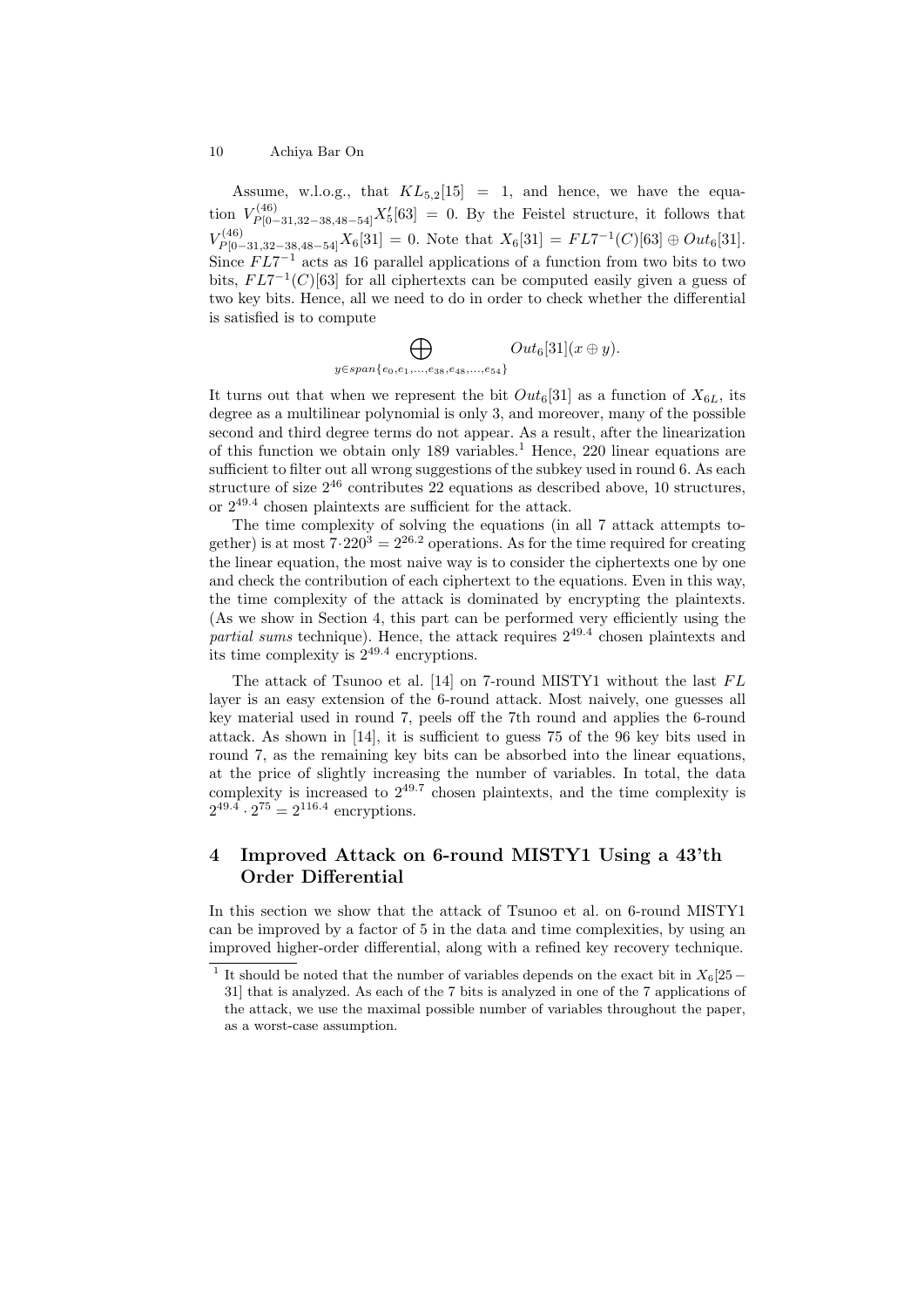In order to find out whether the differential of Tsunoo et al. can be improved, we first examined the simpler variant of MISTY1 without the  $FL$  functions and used an experimental approach. We considered the 12'th order differentials on 3-round MISTY1 used in [13], e.g.,  $V_{X_{2j}[0-5,16-21]}^{(12)}X_{2j+3}'[57-63]$ , and checked whether replacing  $V = span\{e_0, e_1, \ldots, e_5, e_{16}, \ldots, e_{21}\}\$  with any of its subspaces of the form  $V' = span{e_{i_1}, \ldots e_{i_d}}$  yields a higher-order differential. The experiment was performed for all the options of 6 out the 7 bits  $X_{2i}$  [0 – 6] with their neighbors. For each such choice of a 12'th order differential, several random keys and random constants were taken.

The experiments showed the existence of 11'th order differentials, of the form  $V^{(11)}_{X_{2j}[S,S']}X'_{2j+3}[57-63]$ , where S is any subset of  $[0-6]$  of size 6, and S' consists of 5 among the 6 neighbors of the elements of  $S$ . It turns out that all differentials of this form are indeed 11'th order differentials for 3-round MISTY1 without  $FL$ functions. On the other hand, the experiment showed that all other subspaces V 0 do not yield HODs, which implies that our improved differential cannot be improved further, unless entirely different HODs are used.

The obvious obstacle in exploiting the 11'th order differential is that it cannot bypass  $FL$  layers. However, it turns out that we can overcome this obstacle, using a careful key guessing procedure that exploits the exact structure of the  $FL$ 's. We start with a 12'th order differential of 3-round MISTY1, like those used in [13] and show how to divide it into two 11'th order differentials. For sake of simplicity, we exemplify the process for the differential  $V_{X_2[0-5,16-21]}^{(12)}X_5'[57-63]$ .

It is clear that the only obstacle we have to bypass is the layer  $FL3$ . Our goal is to define the structure in  $X_2$  (i.e., the input of the differential) in such a way that the corresponding structure after  $FL3$  will be  $V_{X'_{3,L}[0-5,16-20]}^{(11)}$ . If this is achieved, the continuation of the differential will hold like in the differentials found for MISTY1 without the  $FL$  functions.

As  $FL$  acts like 16 2-bit to 2-bit invertible functions applied in parallel, it is clear that the structure in  $X_2$  contains  $V = span\{e_0, e_1, \ldots, e_4, e_{16}, \ldots, e_{20}\}$ , and it is only left to determine which two of the four elements  $0, e_5, e_{21}, e_5 \oplus e_{21}$  we should add. Now, we observe that there are only three possible pairs of elements (along with their complements), and one of them must lead to the desired form after the FL. Hence, it is sufficient to try 3 structures in  $X_2$  to ensure that the HOD equation holds for one of them. Note that the structures we use are not standard HODs, as they do not correspond to an affine subspace.

In order to exploit all possible 11'th order differentials, we have to try 3 options for each of the 6 pairs of neighbor bit positions  $(0, 16), (1, 17), \ldots, (5, 22)$ , and thus, to repeat the attack  $3^6$  times. As we show below, all the steps of the attack can be performed very efficiently, such that even when they are repeated 3<sup>6</sup> times, the overall time complexity is still dominated by encrypting the plaintexts. We obtain 12 11'th order differentials, but due to linear dependence, we can use only 7 of them simultaneously. By using the same arguments (with  $FL3 \circ FL1$  in place of  $FL3$ ), we can divide the 44'th order differential of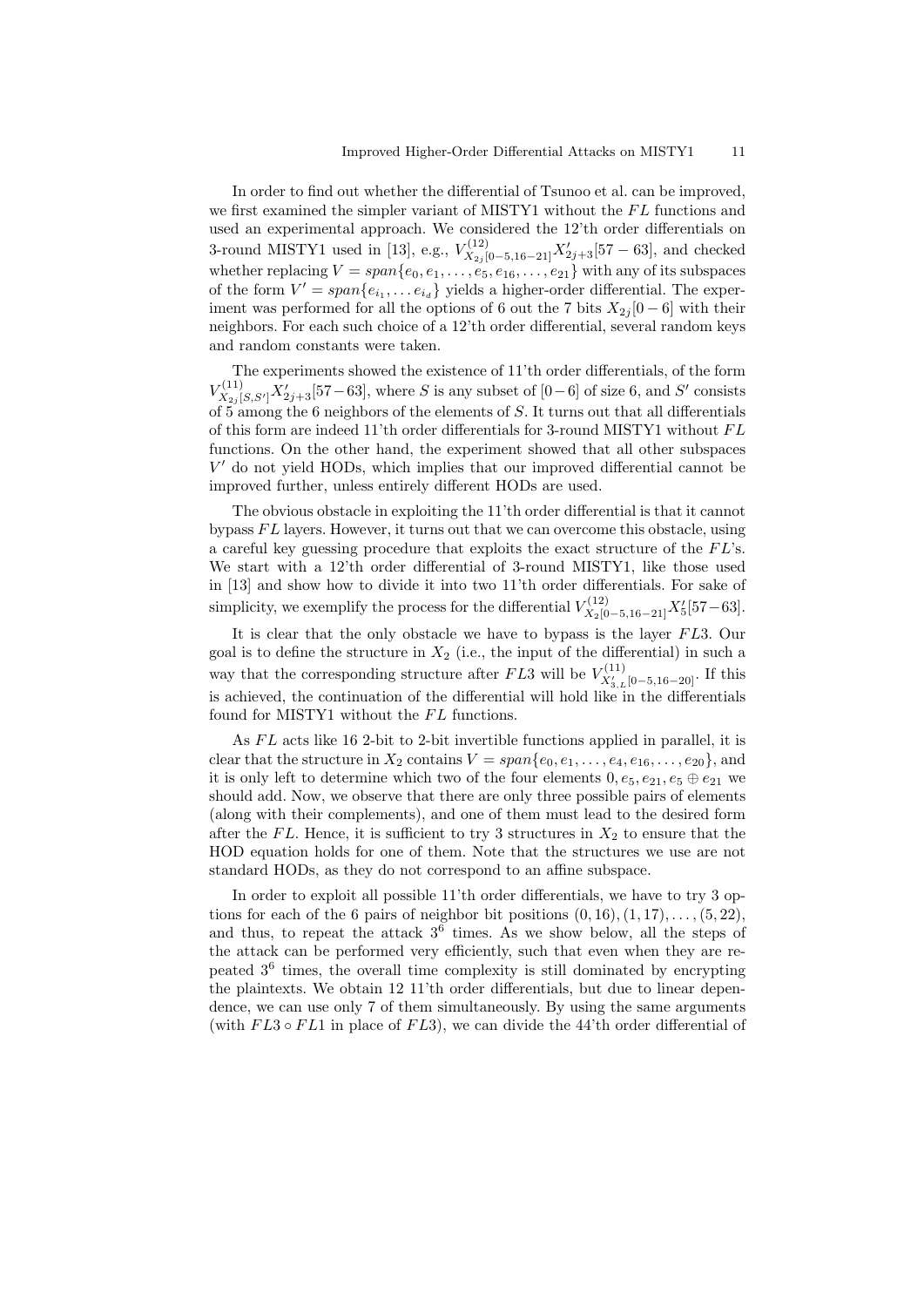4-round MISTY1 used in [13] into 12 43'th order differentials and use 7 of them simultaneously.

It is important to note that the "correct" structure in  $X_2$  depends only on the secret key bits of the  $FL$ 's, and hence, is common to all structures. We also note that an alternative way to overcome the  $FL$  layers is to guess the relevant subkey bits (e.g., bits  $KL_{3,1}[5]$  and  $KL_{3,2}[5]$  in the above example). However, such a guess for all 6 relevant pairs of neighbor positions requires to repeat the attack  $4^6$  times if the 12'th order differential is used, and  $16^6$  times if the 44'th order differential is used (as  $FL3 \circ FL1$  has 4 key bits in each 2-bit to 2-bit function). Hence, our strategy of overcoming  $FL$  is significantly more efficient.

Now, we consider the time complexity of the improved attack. The stage of solving the linear equation system requires now at most  $7 \cdot 220^3 \cdot 3^6 = 2^{35.6}$ operations, which is negligible compared to the time required for encrypting the plaintexts. We show now that the stage of constructing the linear equations can be also performed very efficiently, using the partial sums technique.

We observe that the 188 coefficients of the linear equations (except for the constant coefficient) can be divided into two groups of 130 and 58 coefficients, such that the first group depends only on bits  $X_6[0-6]$  and their neighbors, and the second group depends only on bits  $X_6[7-15]$  and their neighbors. Such a "separation" property of the MISTY1 round function was already used in [11, 12, 3]. As a result, we can compute these sets of coefficients separately.

Consider the computation of the 130 coefficients that depend only on  $X_6[0]$ 6,  $16 - 22$  for a single structure of size  $2^{43}$ . The basic observation used in partial-sum techniques is that if for two ciphertexts, the corresponding values of  $X_6[0-6, 16-22]$  are equal, then the contributions of these ciphertexts to  $\bigoplus$   $Out_6[31](x \oplus y)$  cancel each other. Hence, before com- $\bigoplus_{y \in span\{e_0, e_1, \ldots, e_{38}, e_{48}, \ldots, e_{54}\}}$  $Out_6[31](x \oplus y)$  cancel each other. Hence, before computing the contribution of each ciphertext to the coefficients, we can reduce the

structure into a list of size  $2^{14}$  that represents the information on which of the  $2^{14}$  possible values of  $X_6[0-6, 16-22]$  appears an odd number of times in the structure. Furthermore, this reduction (or most of it, to be precise) can be performed before the guess of the exact structures in  $X_2$ , and hence it has to be performed only once for each structure. After the reduction is performed, we go over all  $2^{14}$  values in the list and collect their contributions to the coefficients of the equations. (As shown in the next section, this part can also be performed more efficiently). The total time complexity of this step for each structure is

$$
7 \cdot 3^6 \cdot (130 \cdot 2^{14} + 58 \cdot 2^{18}) \ll 2^{43},
$$

and hence, the overall time complexity is dominated by the encryption of the plaintexts.

Summarizing the attack, the data and time complexities of the attack are  $2^{47}$ chosen plaintexts and time, an improvement by a factor of 5 in both data and time complexities over the results of Tsunoo et al. (Note that the improvement is only by a factor of 5 and not by a factor of 7, since in order to exploit the structures optimally, we have to use "full" structures of size  $2^{46}$ . Since a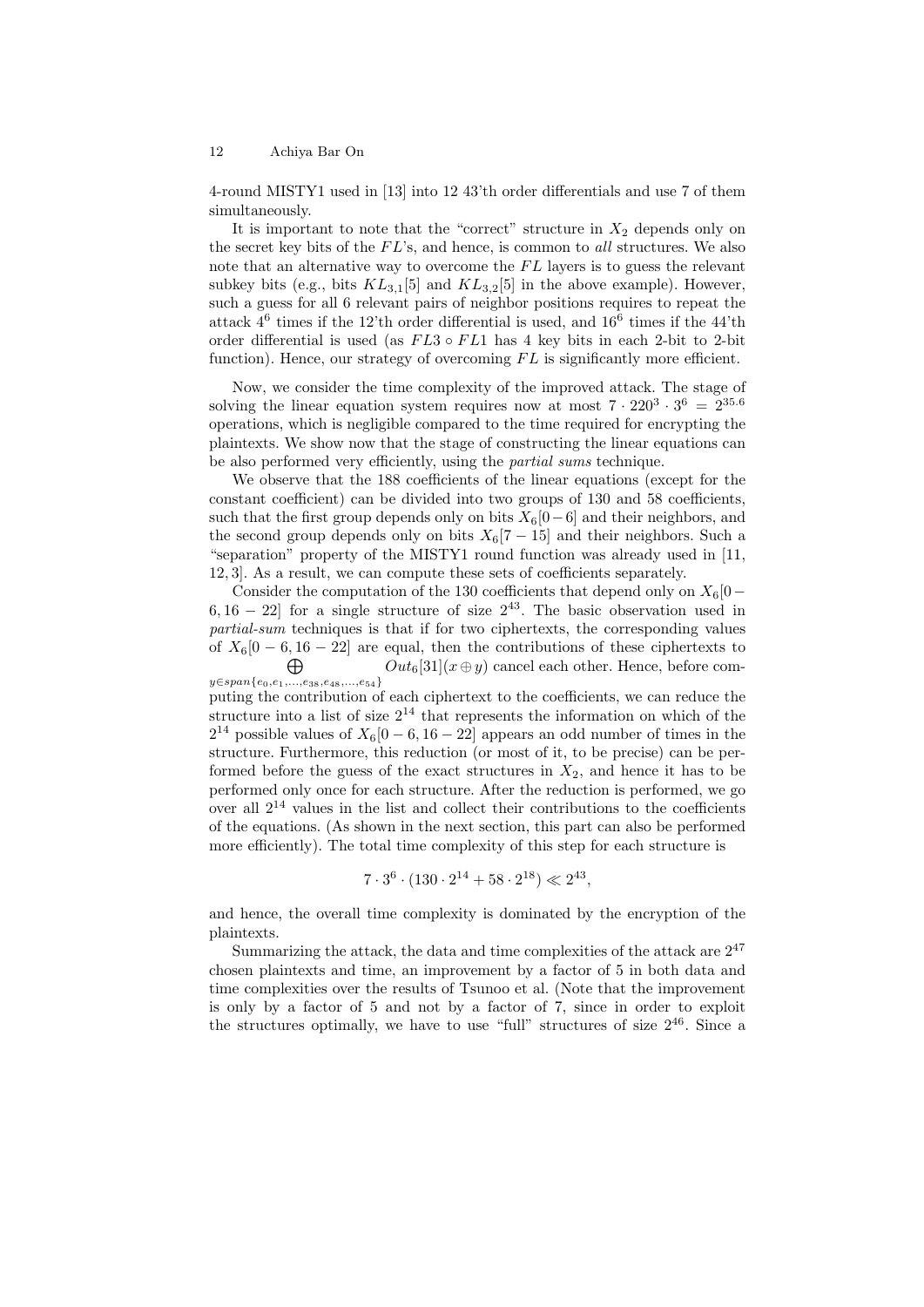single structure is not sufficient, we must use two structures, and thus, the data complexity is  $2^{47}$ .

# 5 Improved Attack on 7-round MISTY1 with 4 FL Layers

In this section we describe an attack on 7-round MISTY1 with all  $FL$  layers except the last layer  $(FL9, FL10)$ , that improves the attack presented in [14].

As the attack on 6-round MISTY1, our attack is based on the 46'th order differential  $V_{P[0-31,32-38,48-54]}^{(46)}X_6[25-31]=0$  and the attack equation derived from it:

 $\bigoplus$ y∈span{e0,e1,...,e38,e48,...,e54}  $Out_6[31](x \oplus y).$ 

However, in the case of the 7-round MISTY1 we have to guess some key material before creating the linear system. Since the attack procedure is a bit complex, we illustrate it in Figure 3 which includes the order of the steps, as well as equivalent subkeys that we will use.

As noted in Section 4, the 188 coefficients of the linear equations (except for the constant coefficient) can be divided into two groups of 130 and 58 coefficients, that can be calculated sepately. We describe the calculations for a single structure that corresponds to a 44'th order differential (recall that by [13], each 46'th round differential can be used to construct 22 such structures).

Calculation of the coefficients related to the bits of  $X_6[7-15]$ . The procedure consists of several steps.

1. We guess the 50 key bits marked in the figure and decrypt all  $2^{44}$  ciphertexts through the first two  $FI$  layers of round 7. At this stage, we note that if two intermediate values agree on 34 bit positions, which are the 16 bits of the input to  $FI_{7,3}$  and the 18 bits  $C_R[7-15, 23-31]$ , then their contributions to the sum  $\bigoplus$  $\bigoplus_{y\in span\{e_0,e_1,...,e_{38},e_{48},...,e_{54}\}} Out_6[31](x\oplus y)$  cancel each other. Hence,

as in the 6-round attack, we can reduce the list of ciphertexts into a list of size  $2^{34}$  that shows for each of the  $2^{34}$  values of these 34 bits, whether it appears an odd number of times in the structure.

- 2. We guess 18 bits of  $EK_{7,3,1}, EK_{7,3,3}$  and partially encrypt our list of  $2^{34}$ values through  $FI_{7,3}$ . After this stage, we note that if two intermediate values agree on 25 bits positions (7 bits in the input to  $ST$  of  $FI_{7,3}$ , marked by A, and 18 bits in  $C_R$ , marked by B), then their contributions to the sum cancel out. Hence, we can further reduce the list to 2<sup>25</sup> values.
- 3. At this stage, when only one S7 (along with a 7-bit subkey) is left, we do not guess the remaining subkey, but rather represent the sum in the attack equation as a function of the current intermediate state and linearize this representation. The number of variables we obtain is  $771 \approx 2^{9.6}$ , and we can compute the coefficients efficiently using precomputed tables of size  $2^{25} \cdot 771$ that store the contribution of each possible value of the 25 bits to the 771 coefficients.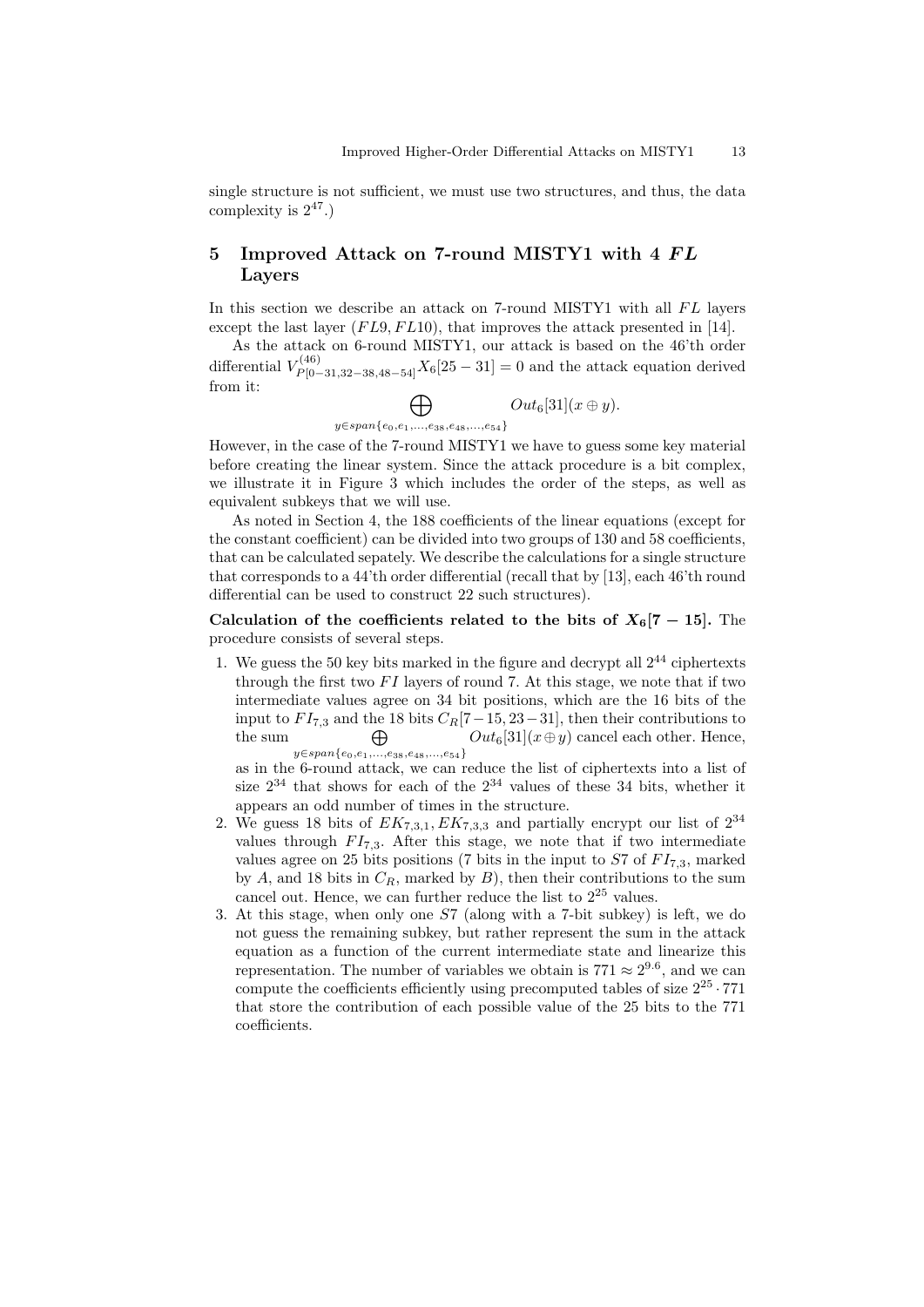

Fig. 3: Reference figure for the attack on 7-round MISTY1 without the last  ${\cal FL}$ layer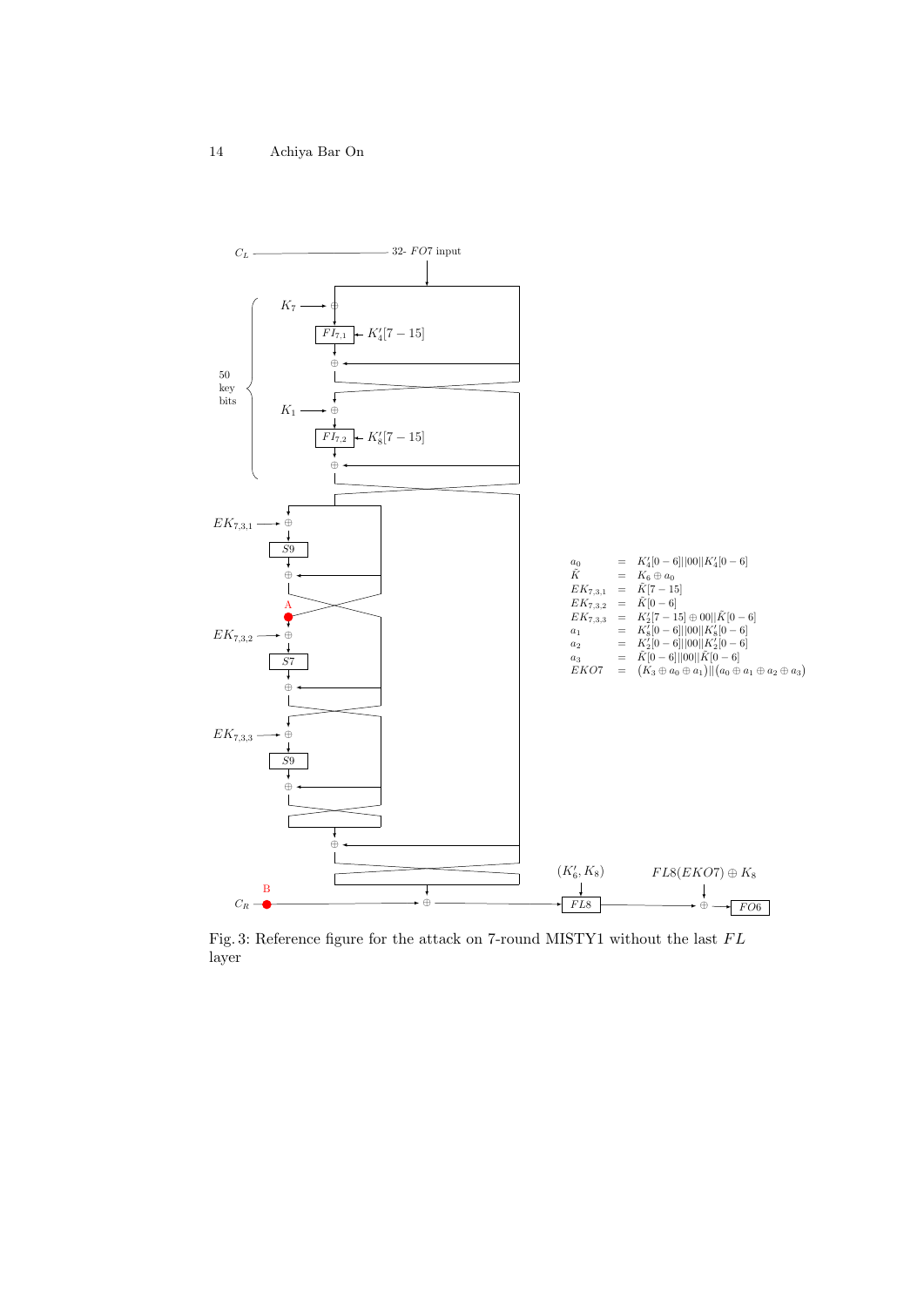4. We guess the 7 key bits of  $EK_{7,3,2}$  and reduce the number of variables to 153. (Note that the number of variables is much higher than 58. This happens since when we guess part of the key after we constructed the equations, we cannot unify linearly dependent variables, and thus, the total number of variables is increased). This reduction can be performed by direct calculation in time complexity of  $2^{9.6} \cdot 153$  for each key guess.

We note that guessing the key of the second  $S9$  in  $FI_{7,3}$  can be done in time complexity of  $2^5$  (instead of  $2^9$ ) by a somewhat complex procedure described in the full version of the paper. Combining all parts of the algorithm together, the time complexity of this part is

$$
T_{X_6[7-15]} = 2^{50} \cdot 2^{44} + 2^{50+9} \cdot 2^{34} + 2^{50+9+5} \cdot 2^{34}
$$

$$
+ 2^{68} \cdot 2^{25} \cdot \frac{2^{9.6}}{2^6} \cdot 7 + 2^{75} \cdot 2^{9.5} \cdot 153
$$

$$
= 2^{94} + 2^{93} + 2^{98} + 2^{99.4} + 2^{92.3}
$$

$$
\approx 2^{99.9}
$$

operations.

Calculation of the coefficients related to the bits  $X_6[0-6]$ . In this case, the procedure is simpler:

- 1. We guess the 50 key bits marked in the figure and partially decrypt all 2<sup>44</sup> ciphertexts through the first two  $FI$  functions of round 7 (like in the previous case). At this point, if two intermediate values agree on 30 bit positions, which are the 16 bits of the input to  $FI_{7,3}$  and the 14 bits  $C_R[0-6, 16-22]$ , then their contributions to the sum cancel each other. Thus, we can reduce the data to a list of length  $2^{30}$ .
- 2. We guess the 16 bits of  $EK_{7,3,1}, EK_{7,3,2}$ , and reduce the data list to a size of  $2^{23}$ , and then guess the 9 bits of  $EK_{7,3,3}$  and further reduce the list to only  $2^{14}$  values.
- 3. We calculate the 130 coefficients of the linear equation using precomputed tables of size  $2^{14} \cdot 130$ .

The time complexity for this part is

$$
T_{X_6[0-6]} = 2^{50} \cdot 2^{44} + 2^{50+16} \cdot 2^{30} + 2^{66+9} \cdot 2^{23} + 2^{74} \cdot 2^{14} \cdot \frac{130}{2^6} \cdot 7
$$
  

$$
\approx 2^{94} + 2^{96} + 2^{98} + 2^{93.8} \approx 2^{98.5}
$$

operations.

Combining the calculations. By combining the sets of coefficients computed in the two calculations described above, we create a system of linear equations. Since we guess 75 key bits overall, we have  $7 \cdot 2^{75}$  linear systems to create and solve. The maximum number of variables for each system is  $130 + 153 = 283$ .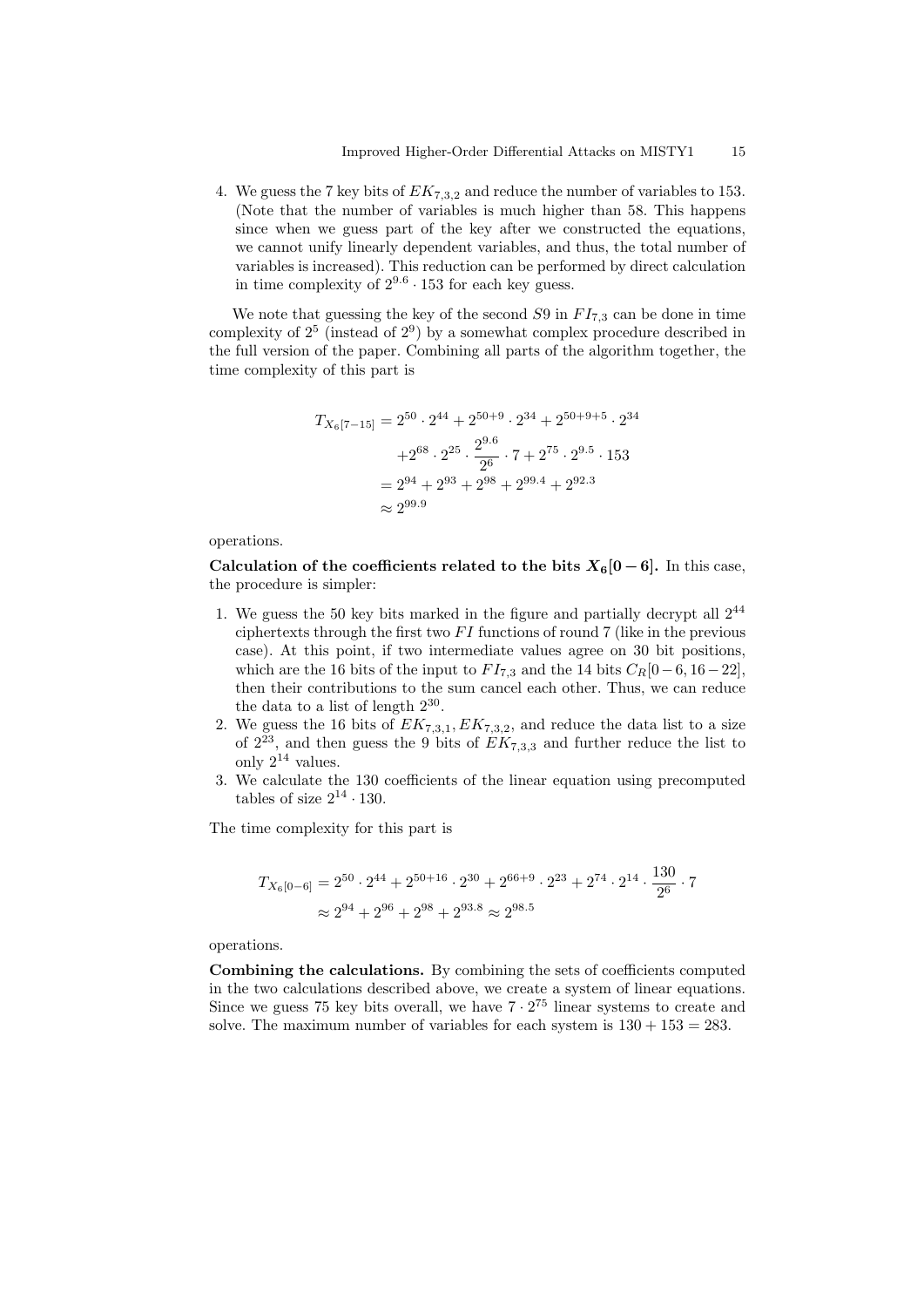To filter out wrong keys and add a safety factor, we take  $283 + 75 + 10 \approx$ 2 <sup>8</sup>.<sup>55</sup> structures of 44'th order differentials. As each structure corresponding to a 46'th order differential contains 22 structures of 44'th order differentials, we need  $\frac{283+75+10}{22} \approx 17 \approx 2^{4.1}$  structures of 46'th order differentials to complete the attack. (Note that in this attack we cannot use our improved 43'th order differentials, since repeating the attack several times (as required for them) would increase the time complexity.) Thus, the total data complexity is  $D = 2^{4.1} \cdot 2^{46} =$  $2^{50.1}$ .

The time complexity is composed from encryption of the required data, creation of the linear systems and their solution. The time required for encryption of the data is negligible. The time of creation the linear systems is

$$
2^{8.55} \cdot (T_{X_6[7-15]} + T_{X_6[0-6]}) \approx 2^{8.55} \cdot 2^{100.3} = 2^{108.85}.
$$

The time of solving the  $2^{75}$  linear systems is  $2^{75} \cdot (2^{8.55})^3 \approx 2^{100.65}$  operations. Hence, the total time complexity of the attack is  $T = 2^{108.85} + 2^{100.65} \approx 2^{108.85}$ simple operations. Assuming that each round of MISTY1 encryption is comparable to 50 simple operations like was assumed in [14], the time complexity is

$$
T = \frac{2^{108.85}}{7 \cdot 50} \approx 2^{100.4}
$$

7-round MISTY1 encryptions.

### 6 New Attack on 7-round MISTY1 with All FL Layers Present

In this section we describe an attack on 7-round MISTY1 with all  $FL$  functions, which is the first attack on this variant that is significantly faster than exhaustive key search. The attack uses the same 44'th order differential and the same same division into two types of linear coefficients like the attack presented in Section 5. However, in order to handle the 64 subkey bits that are added in this variant, we must perform a more careful procedure, that also takes into consideration the exact MISTY1 key schedule. As in the previous attack, we describe the calculations made for a single structure that corresponds to a 44'th order differential. The reference figure to this attack is Figure 4.

Calculation of the coefficients related to the bits of  $X_6[7-15]$ . The procedure consists of several steps.

- 1. We guess the 57 key bits of  $K_1, K_7, K_8, K_4'[7-15]$  and partially decrypt all  $2^{44}$  ciphertexts through  $FL10$  and the first two  $FI$  functions of round 7. At this stage, we can reduce the data to a list of length  $2^{43}$  (the 43 relevant bits correspond to 18 bits in  $C_R$ , 9 bits in the point B and the 16-bit input to  $FI_{7,3}$ ).
- 2. We guess the 9 bits of  $EK_{7,3,1}$ . After this guess, the size of the list remains  $2^{43}$  as before, but now the 43 bits correspond to 18 bits in  $C_R$ , 9 bits in B and all bits of A.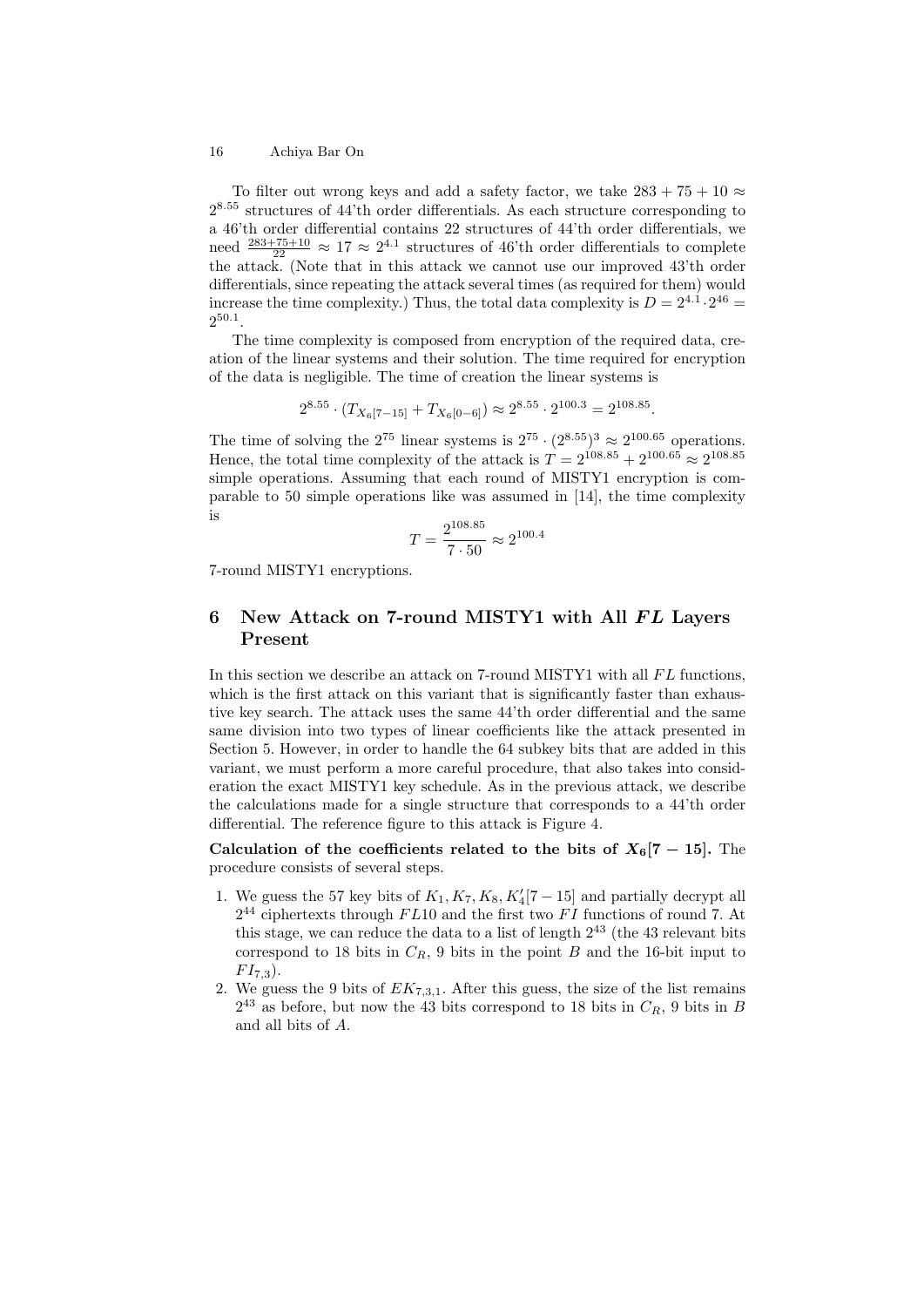

Fig. 4: Reference figure for the 7-round with all  $FL$ 's functions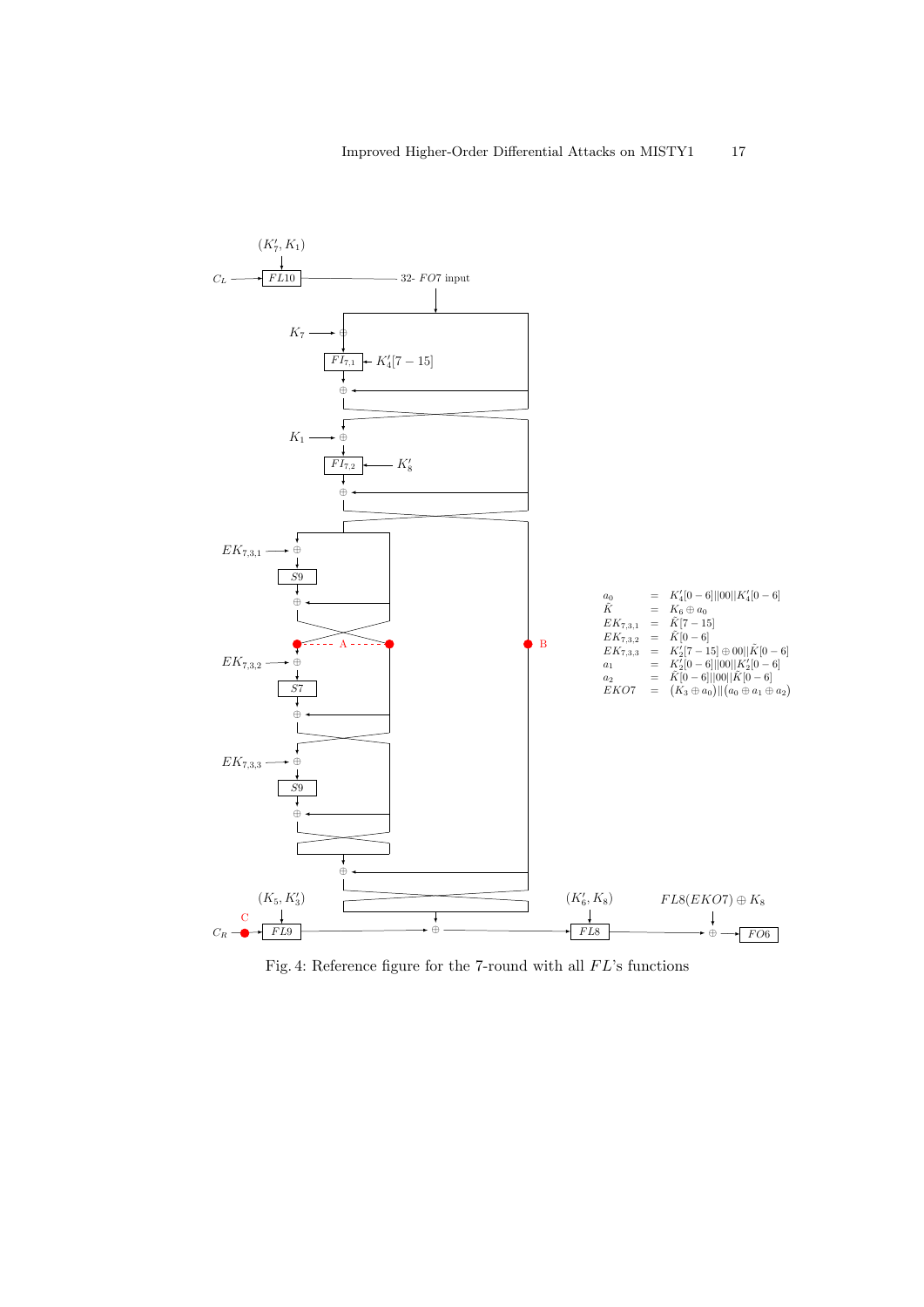- 18 Achiya Bar On
- 3. At this point, we perform linearization. Due to the amount of key material which we haven't guessed yet, the maximal possible number of variables is  $2713 \approx 2^{11.4}$ . Using directly a precomputed table for computing the coefficients requires a table of size  $2^{43} \cdot 2^{11.4}$ . Instead of this table, we will use three smaller tables. We note that out of the 2713 coefficients, there are 2269 coefficients in which only the bits of  $A, B$  and  $C_R[7-15]$  are involved and 424 coefficients in which only the bits in  $A, B$  and  $C_R[24-31]$  are involved. Only 20 variables are left which depend on all the 43 bits. Hence, we can use for the computation three smaller tables of sizes  $2^{34} \cdot 2269$ ,  $2^{34} \cdot 424$ , and  $2^{43} \cdot 20$ . Hence, the memory complexity required for the linearization is  $2^{34} \cdot 2269 + 2^{34} \cdot 424 + 2^{43} \cdot 20 \approx 2^{47.66}$ .
- 4. We guess the  $16 + 9$  key bits of  $EK_{7,3,2}, EK_{7,3,3}$  and  $K_3'[7-15]$ . Using the guessed key bits, and the fact that  $K_8$  and  $KL_8$  are known, we can reduce the number of variables. (As in Section 5, guessing the key at this point forces us to not unify linearly dependent variables.) The number of the new variables is only 213. This transformation is done by a direct calculation in time complexity of  $2^{11.4} \cdot 213$  for each key guess (there is  $2^{91}$  guesses at this point).

In total, the time complexity of this part is

$$
T_{X_6[7-15]} = 2^{57} \cdot 2^{44} + 2^{57+9} \cdot 2^{43} + 2^{66} \cdot 2^{43} \cdot \frac{2^{11.4}}{2^6} \cdot 7 + 2^{91} \cdot 2^{11.4} \cdot 213
$$
  
=  $2^{101} + 2^{109} + 2^{117.2} + 2^{110.14}$   
 $\approx 2^{117.22}$ 

operations.

Calculation of the coefficients related to the bits  $X_6[0-6]$ . In this case, the procedure is simpler:

- 1. We guess the 57 key bits of  $K_1, K_7, K_8, K_4'[7-15]$  and partially decrypt all the  $2^{44}$  ciphertexts through  $FL10$  and the first two  $FI$  layers of round 7. At this stage, the data can be reduced to a list of size  $2^{37}$ , where the 37 bits are 14 bits of  $C_R$ , 7 bits in B and the input to  $FI_{7,3}$ .
- 2. We guess the 25 bits of  $EK_{7,3,i}$   $i = 1,2,3$ . After this guess, the size of the list is reduced to  $2^{28}$ , which corresponds to 14 bits in  $C_R$  (after  $FL_9$ ) and 14 bits before  $FL_9$ .
- 3. At this point we perform linearization. The maximum number of variables is  $684 \approx 2^{9.42}$ . We calculate them using a precomputed table of size  $2^{28} \cdot 684$ .

The time complexity for this part is

$$
T_{X_6[0-6]} = 2^{57} \cdot 2^{44} + 2^{57+25} \cdot 2^{37} + 2^{82} \cdot 2^{28} \cdot \frac{2^{9.42}}{2^6} \cdot 7
$$
  

$$
\approx 2^{101} + 2^{119} + 2^{116.22} \approx 2^{119.2}
$$

operations.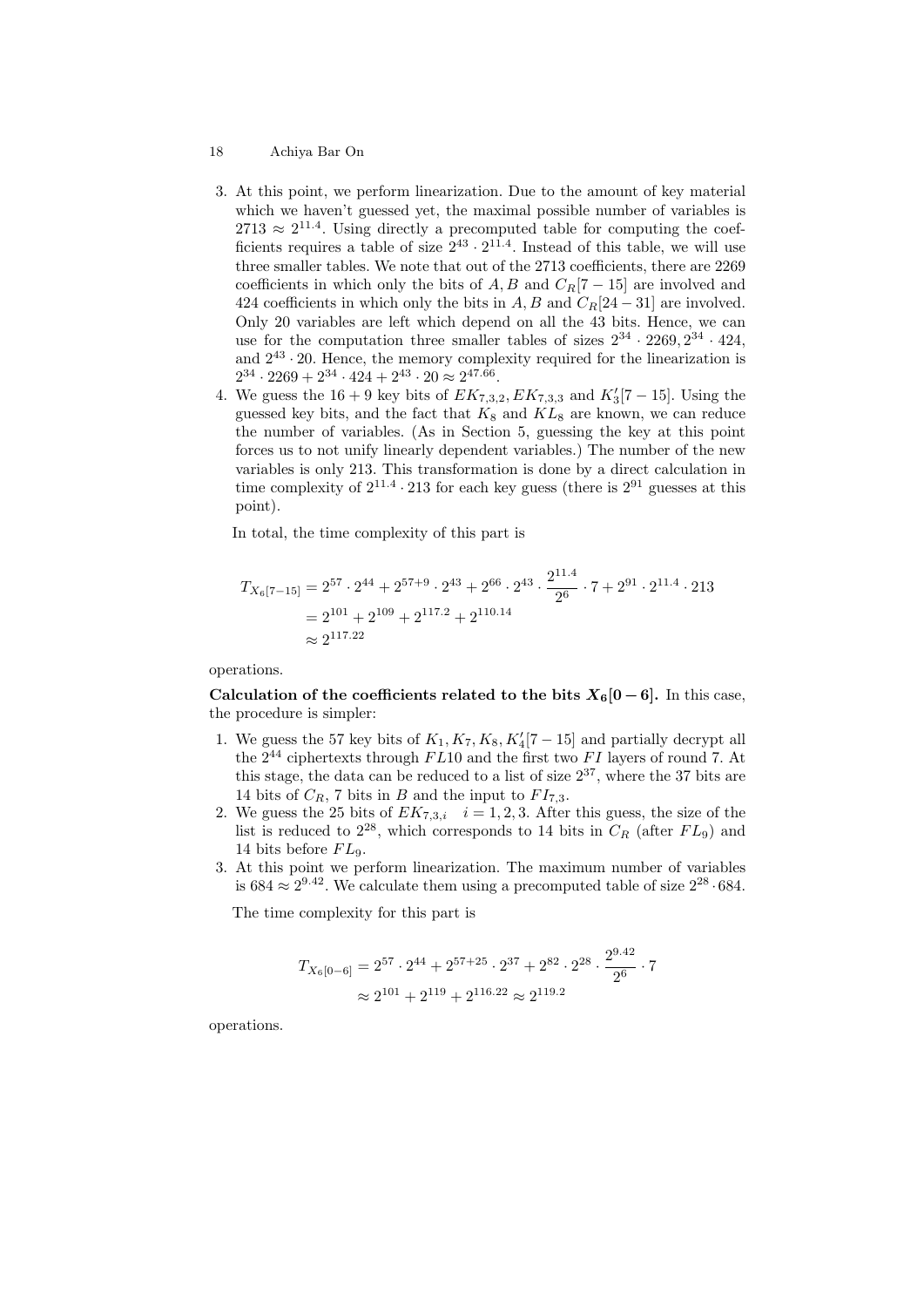Combining the calculations. We create the system of linear equations using the two previous calculations. We have  $7 \cdot 2^{91}$  linear systems to create and solve. The maximum number of variable for each system is  $213 + 684 = 897$ . (Note that this time, the number of variables is significantly larger than in the previous attacks, due to the amount of key material which we absorb into the equations.)

To filter out wrong keys and add a safety factor, we take  $897 + 91 + 10 \approx$  $2^{9.97}$  structures that correspond to 44'th order differentials. Therefore, we need  $\frac{897+91+10}{22} \approx 43.6 \approx 2^{5.45}$  structures of 46'th order differentials, which means that the total data complexity is

$$
D = 2^{5.45} \cdot 2^{46} = 2^{51.45}.
$$

The time complexity is composed from encryption of the required data, creation of linear systems and their solution. The time of data encryption is negligible. The time of creation the linear systems is  $2^{9.97} \cdot (T_{X_6[7-15]} + T_{X_6[0-6]}) \approx$  $2^{9.97} \cdot 2^{119.56} = 2^{129.53}$  operations. The time of solving the  $2^{91}$  linear systems is  $2^{91} \cdot (2^{9.97})^3 \approx 2^{120.91}$  operations. The total time complexity is thus  $T = 2^{129.53} +$  $2^{120.91} \approx 2^{129.53}$  simple operations. Assuming that each round of MISTY1 encryption is comparable to 50 simple operations, the time complexity is

$$
T = \frac{2^{129.53}}{7 \cdot 50} \approx 2^{121}
$$

7-round encryptions.

### 7 Summary and Conclusions

In this paper we investigated higher-order differential attacks on MISTY1. We improved the 44'th order differential used in the best previously known attack of Tsunoo et al. [13] into a 43'th order differential, and used it to reduce the data and time complexities of the best known attack on 6-round MISTY1 from 2<sup>49</sup>.<sup>3</sup> to 2<sup>46</sup>.<sup>5</sup> . We gave evidence that our 43'th order differential cannot be further improved using current techniques.

We also considered the best known higher-order differential attacks on 7 round MISTY1, also by Tsunoo et al. We showed that by using the partial sums technique and other techniques, the time complexity of the attack can be reduced from  $2^{116.4}$  to  $2^{100.4}$  – a reduction by a factor of  $2^{16}$ . Finally, we presented an attack on 7-round MISTY with all  $FL$  functions present that requires  $2^{51.5}$ chosen plaintexts and  $2^{121}$  encryptions. This is the first known attack on a variant of MISTY1 with all  $FL$  layers.

As a problem for further research, it will be interesting to find out whether our techniques can be used also to improve higher-order differential attacks on KASUMI. It seems that the case of KASUMI will be harder, due to the higher algebraic degree of the modified  $FI$  function KASUMI uses.